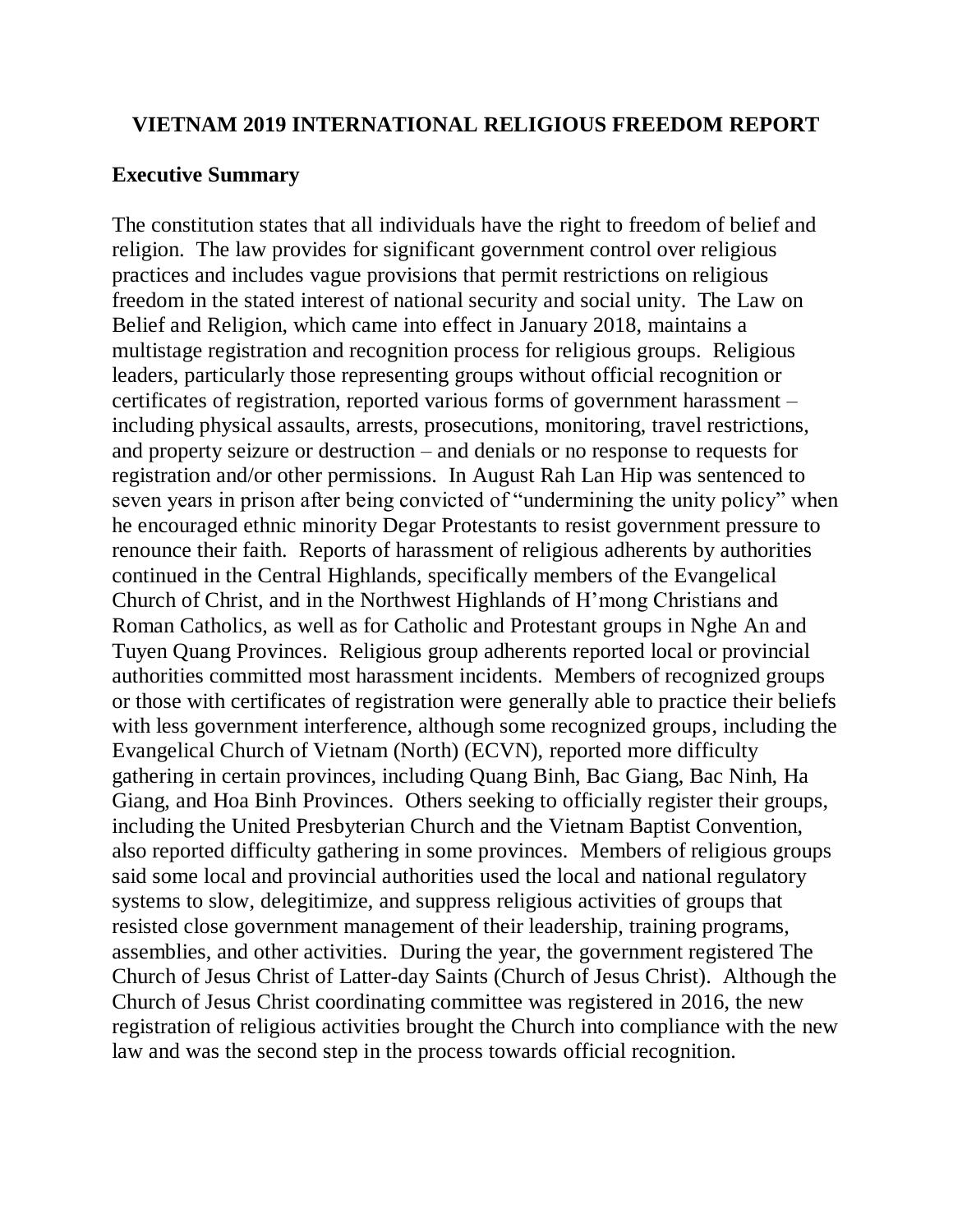The Vietnam Buddhist Sangha organized the 16<sup>th</sup> United Nations Day of Vesak Celebrations, which attracted more than 1,650 international delegates and approximately 20,000 local Buddhist dignitaries, monks, nuns, and followers. Prime Minister Nguyen Xuan Phuc attended the festival.

The Ambassador and other senior U.S. embassy and consulate general officials urged authorities to allow all religious groups to operate freely. They sought greater freedom for recognized religious groups and urged an end to restrictions on and harassment of groups without recognition or registration. The Ambassador, Consul General in Ho Chi Minh City, and other senior embassy officers advocated religious freedom in visits across the country, including to the Northern Highlands and the North Central and Central Coasts. The Ambassador and other officials met regularly and maintained recurring contact with religious leaders across the country.

### **Section I. Religious Demography**

The U.S. government estimates the total population at 97.9 million (midyear 2019 estimate). According to January 2018 statistics released by the Government Committee for Religious Affairs (GCRA), 26.4 percent of the population is categorized as religious believers participating in registered activities: 14.9 percent Buddhist, 7.4 percent Roman Catholic, 1.5 percent Hoa Hao Buddhist, 1.2 percent Cao Dai, and 1.1 percent Protestant. The GCRA, however, estimates 90 percent of the population follows some sort of faith tradition, registered or otherwise. Within the Buddhist community, Mahayana Buddhism is the dominant affiliation of the Kinh (Viet) ethnic majority, while approximately 1.2 percent of the total population, almost all from the ethnic minority Khmer group, practices Theravada Buddhism. Smaller religious groups combined constitute less than 0.16 percent of the population and include Hinduism, mostly practiced by an estimated 70,000 ethnic Cham in the south-central coastal area; approximately 80,000 Muslims scattered throughout the country (approximately 40 percent are Sunnis; the remaining 60 percent practice Bani Islam); an estimated 3,000 members of the Baha'i Faith; and approximately 1,000 members of the Church of Jesus Christ. Religious groups originating within the country (Buu Son Ky Huong, Tu An Hieu Nghia, Minh Su Dao, Minh Ly Dao, Tinh Do Cu Si Phat Hoi, Phat Giao Hieu Nghia Ta Lon) comprise a total of 0.34 percent. A small, mostly foreign, Jewish population resides in Hanoi and Ho Chi Minh City.

Others have no religious affiliation or practice animism or the veneration of ancestors, tutelary and protective saints, national heroes, or local, respected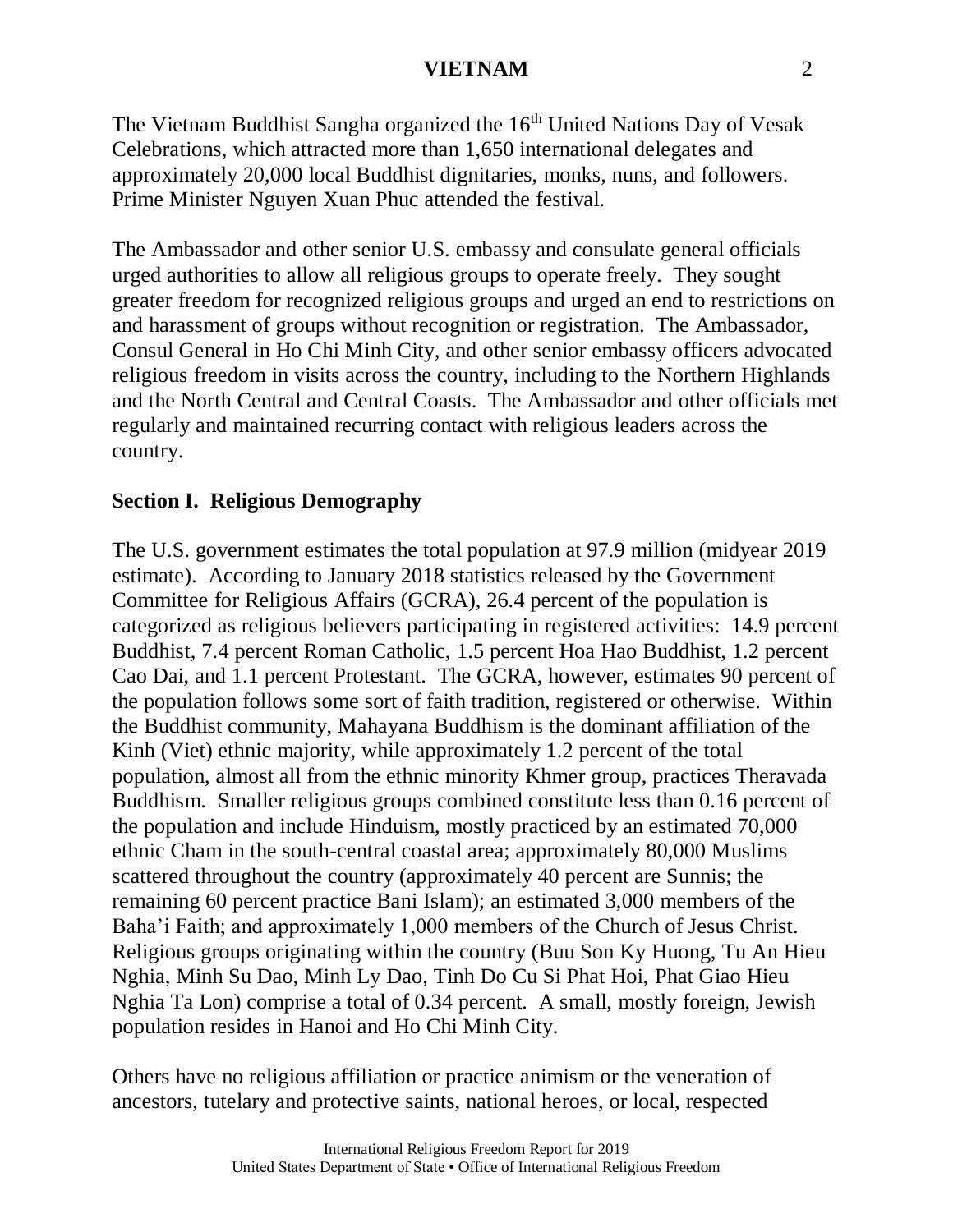persons. Many individuals blend traditional practices with religious teachings, particularly Buddhism and Christianity.

Ethnic minorities constitute approximately 14 percent of the population. Based on adherents' estimates, two-thirds of Protestants are members of ethnic minorities, including groups in the Northwest Highlands (H'mong, Dzao, Thai, and others) and in the Central Highlands (Ede, Jarai, Sedang, and M'nong, among others). The Khmer Krom ethnic group overwhelmingly practices Theravada Buddhism.

# **Section II. Status of Government Respect for Religious Freedom**

# **Legal Framework**

The constitution states that all individuals have the right to freedom of belief and religion, including the freedom to follow no religion. The constitution acknowledges the right to freedom of religion or belief of those whose rights are limited, including inmates or any foreigners and stateless persons. It states all religions are equal before the law, and the state must respect and protect freedom of belief and religion. The constitution prohibits citizens from violating the freedom of belief and religion or taking advantage of a belief or religion to violate the law.

The Law on Belief and Religion and implementing Decree 162, which came into effect in January 2018, serve as the primary documents governing religious groups and their activities. At year's end, the government still had not promulgated a decree prescribing penalties for noncompliance with the new law. The GCRA has stated, however, that the draft decree prescribing penalties is not vital as other laws mandate civil compliance with national law. The Law on Belief and Religion reiterates citizens' rights to freedom of belief and religion and that individuals may not use the right of belief and religious freedom to undermine peace, national independence, and unification; incite violence or propagate wars; proselytize in contravention of the state's laws and policies; divide people, nationalities, or religions; cause public disorder; infringe upon the life, health, dignity, honor and/or property of others; impede the exercise of civic rights and performance of civic obligations; or conduct "superstitious activities" or otherwise violate the law.

A Cybersecurity Law that came into effect on January 1 allows authorities to monitor online user data and social media activity to "protect national security and social order." The law prohibits users from online acts of organizing for "antistate" purposes, "distorting history," destroying national solidarity, and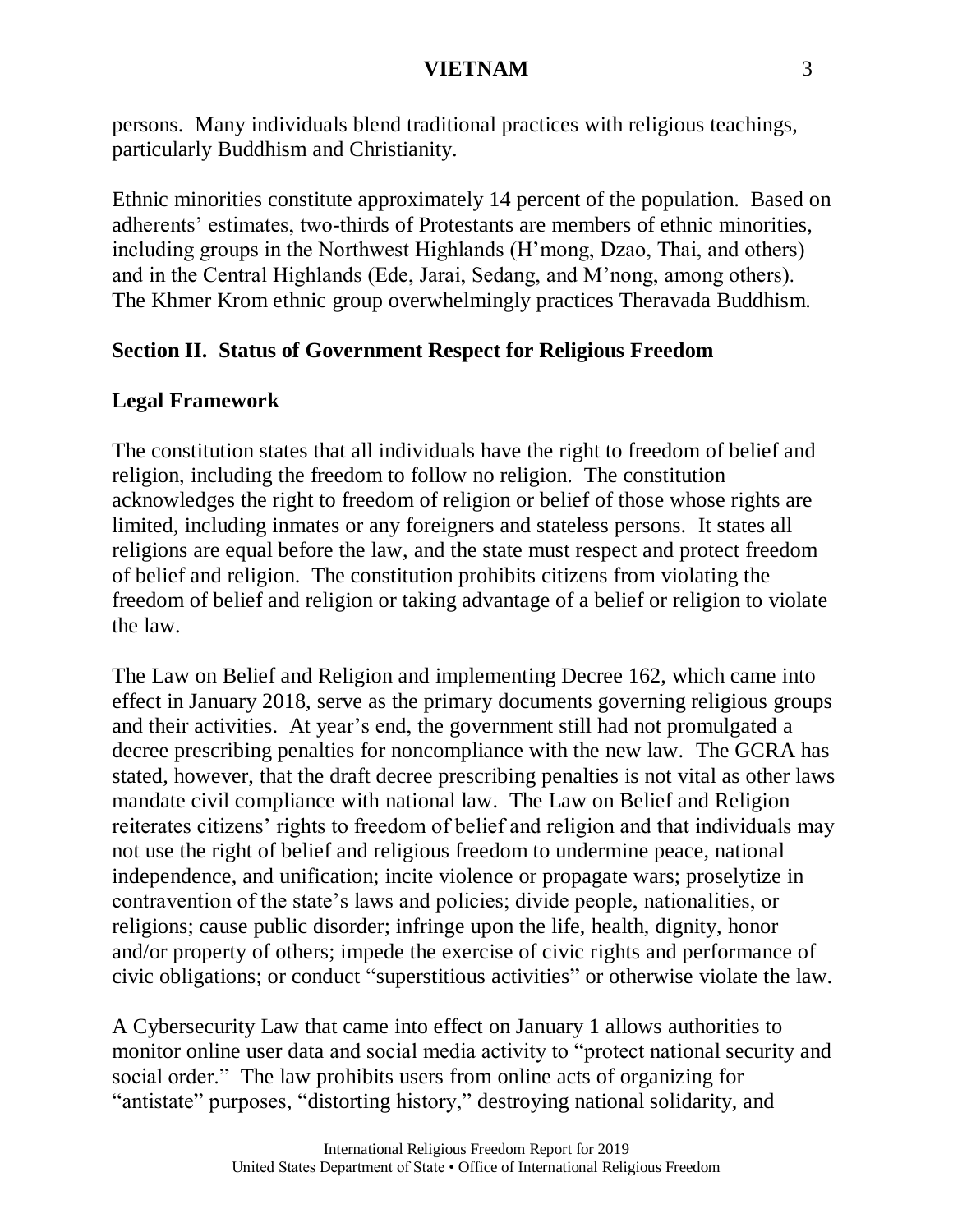conducting offenses against religion, gender, and race. The law also defines propaganda against the state as "causing hatred among ethnic groups, religions, and people of all countries."

The government recognizes 38 religious organizations and one Dharma practice (a set of spiritual practices) that affiliate with 15 distinct religious traditions, as defined by the government. The 15 religious traditions are: Buddhism, Islam, Baha'i, Catholicism, Protestantism, Church of Jesus Christ, Hoa Hao Buddhism, Cao Dai, Buu Son Ky Huong, Tinh Do Cu Si Phat Hoi, Tu An Hieu Nghia, Phat Duong Nam Tong Minh Su Dao, Minh Ly Dao Tam Tong Mieu, Khmer Brahmanism, and Hieu Nghia Ta Lon Buddhism. Distinct denominations within these religious traditions must seek their own registration and/or recognition. Four additional groups – the Assemblies of God, Ta Lon Dutiful and Loyal Buddhism, Vietnam Full Gospel Church, and Vietnam United Gospel Outreach Church – have "registration for religious operation," but they are not recognized as official organizations.

The law provides for government control over religious practices and permits restrictions on religious freedom in the interest of "national security" and "social unity" not otherwise defined.

The law specifies that recognized religious organizations and their affiliates are noncommercial legal entities. The law also stipulates that religious organizations be allowed to conduct educational, health, social protection, charitable, and humanitarian activities in accordance with the relevant laws.

The GCRA, one of 18 "ministerial units" under the Ministry of Home Affairs, is responsible for implementing religious laws and decrees, and it maintains offices at the central, provincial, and, in some areas, district levels. The law lays out specific responsibilities for central-, provincial-, and local-level GCRA offices and delegates certain religion-related management tasks to provincial- and local-level people's committees (i.e., local leaders). The central-level GCRA is charged with disseminating information to authorities and assuring uniform compliance with the legal framework on religion at the provincial, district, commune, and village levels.

By law, forcing others to follow or renounce a religion or belief is prohibited.

The law requires believers to register "religious activities" with communal authorities where the "lawful premises for the religious practice is based" and prescribes two stages of institutionalization for religious organizations seeking to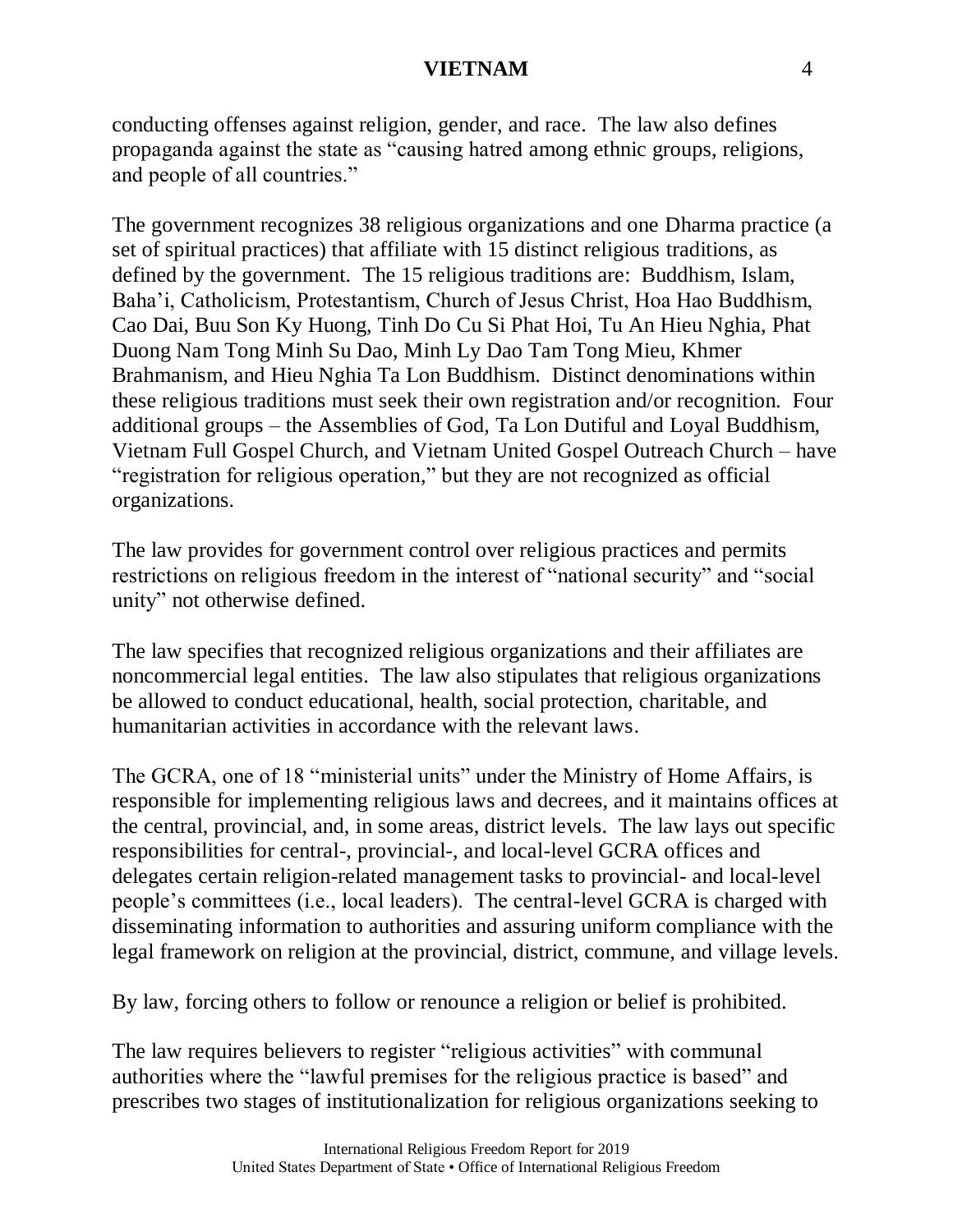gather at a specified location to "practice worship rituals, pray, or express their religious faith." The first stage is "registration for religious operation" with the provincial- or national-level GCRA, depending on the geographic extent of the group's activities. A registration for religious operation allows the group to organize religious ceremonies and religious practice; preach and conduct religious classes at approved locations; elect, appoint, or designate officials; repair or renovate the headquarters; engage in charitable or humanitarian activities; and organize congresses to approve its charter. To obtain this registration, the group must submit a detailed application package with information about its doctrine, history, bylaws, leaders, and members and proof it has a legal meeting location. The relevant provincial GCRA office or the Ministry of Home Affairs (MHA), depending on whether the group in question is operating in one or more provinces, is responsible for approving a valid application for registration within 60 days of receipt. The relevant provincial GCRA office or the MHA is required to provide any rejection in writing.

The second stage of institutionalization is recognition. A religious group may apply for recognition after it has operated continuously for at least five years since the date of receiving the "registration for religious operation." The religious group is required to have a legal charter and bylaws, leaders in good standing without criminal records, and to have managed assets and conducted transactions autonomously. To obtain such recognition, the group must submit a detailed application package to the provincial or national level GCRA, depending on the geographic extent of the organization. The application dossier must include a written request specifying the group's structure, membership, geographical scope of operation and headquarters location; summary of history, dogmas, canon laws and rites; list and resumes, judicial records, and summary of religious activities of the organization's representative and tentative leaders; charter; declaration of the organization's lawful assets; and proof of lawful premises to serve as a headquarters. The relevant provincial people's committee or the MHA is responsible for approving a valid application for recognition within 60 days of receipt. The relevant provincial people's committee or MHA is required to provide any rejection in writing. Recognition allows the religious group to conduct religious activities in accordance with the religious organization's charter; organize religious practice; publish religious texts, books, and other publications; produce, export, and import religious cultural products and religious articles; renovate, upgrade, or construct new religious establishments; and receive lawful donations from domestic and foreign sources, among other rights.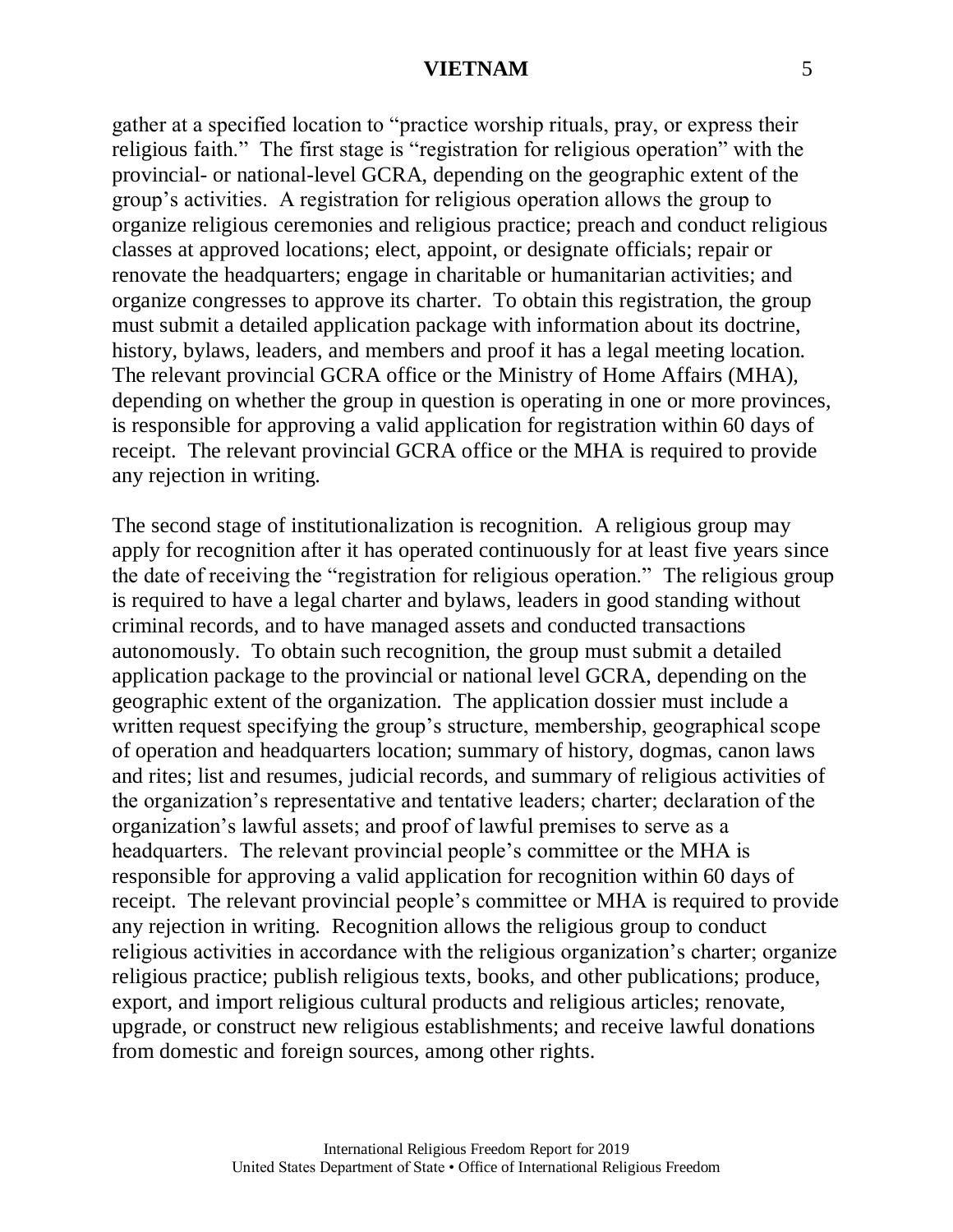The law states that religious organizations and their affiliates, clergy, and believers may file complaints or civil and administrative lawsuits or make formal complaints about government officials or agencies under the relevant laws and decrees. The law also states that organizations and individuals have the right to bring civil lawsuits in court regarding the actions of religious groups or believers. There were no specific analogous provisions in the previous laws.

Under the law, a religious organization is defined as "a religious group that has received legal recognition" by authorities. The law provides a separate process for unregistered, unrecognized religious groups to receive permission for specific religious activities by submitting an application package to the commune-level people's committee. Regulations require the people's committee to respond in writing to such an application within 20 working days of receipt. The law specifies that a wide variety of religious activities requires advance approval or registration from authorities at the central and/or local levels. These activities include "belief activities" (defined as traditional communal practices of ancestor, hero, or folk worship); "belief festivals" held for the first time; the establishment, division, or merger of religious affiliates; the ordination, appointment, or assignment of religious administrators (or clergy with administrative authority); establishment of a religious training facility; conducting religious training classes; holding major religious congresses; organizing religious events, preaching or evangelizing outside of approved locations; traveling abroad to conduct religious activities or training; and joining a foreign religious organization.

Certain religious activities do not require advance approval, but instead require notification to the appropriate authorities. Activities requiring notification include recurring or periodic "belief festivals"; dismissal of clergy; conducting fundraising activities; notification of enrollment figures at a seminary or religious school; the repair or renovation of religious facilities not considered cultural-historical relics; ordination, appointment, or assignment of religious clergy (such as monks); transfers or dismissals of religious administrators (or clergy with administrative authority); conducting operations at an approved religious training facility; routine religious activities (defined as "religious preaching, practicing religious tenets and rites, and management of a religious organization"); and internal conferences of a religious organization.

The law provides prisoners access to religious materials, with conditions, while in detention. It reserves authority for the government to restrict the "assurance" of that right. Decree 162 states detainees may use religious documents that are legally published and circulated, in line with legal provisions on custody,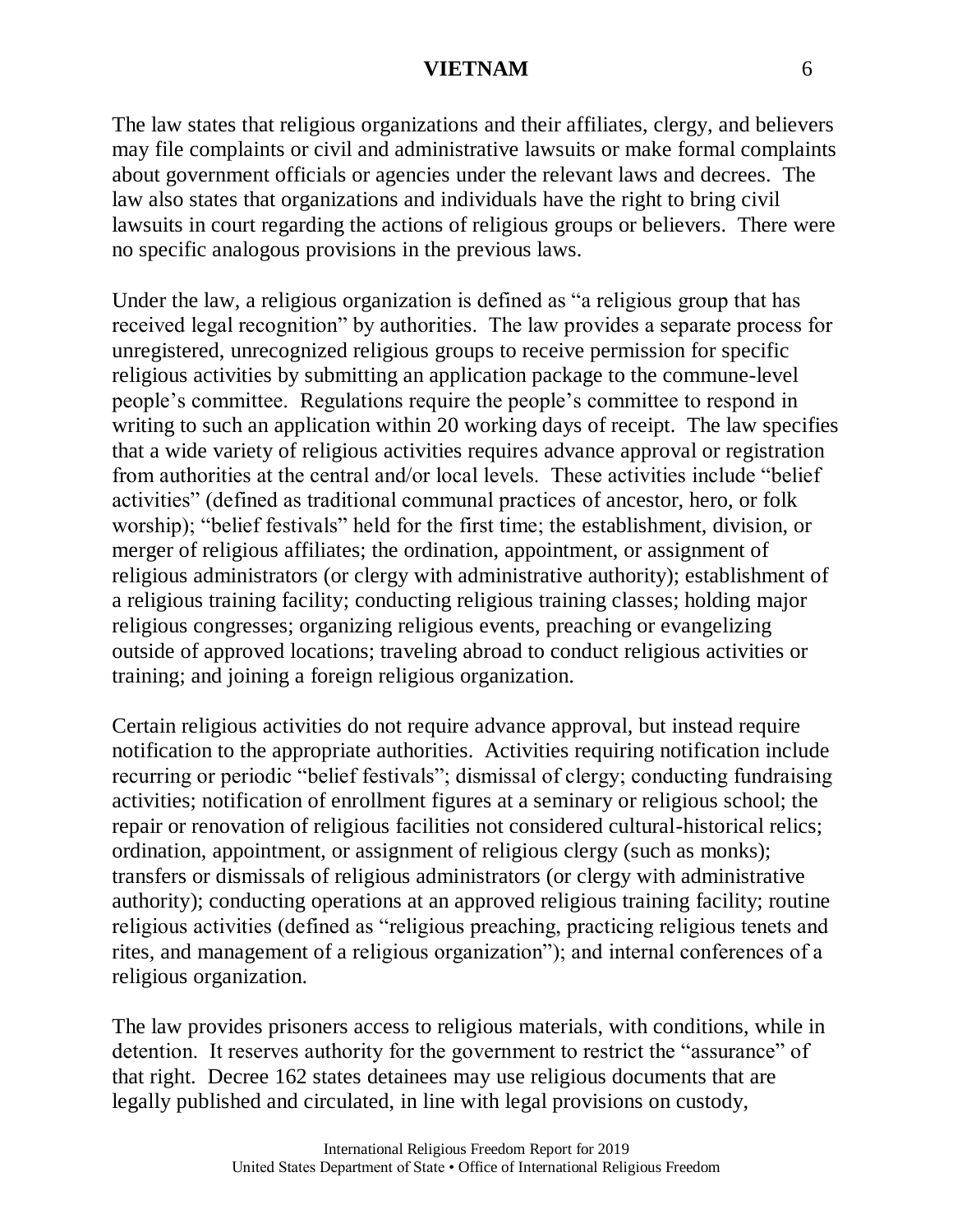detention, prison, or other types of confinement. This use and/or practice must not affect rights to belief/religion or nonbelief/religion of others or contravene relevant laws. The decree states the Ministry of Public Security, Ministry of Defense, and Ministry of Labor, Invalids, and Social Affairs shall be responsible for providing guidelines on the management of religious documents and the time and venue for the use of these documents.

The law specifies that religious organizations must follow numerous other laws for certain activities. Religious organizations are allowed to conduct educational, health, charitable, and humanitarian activities in accordance with the relevant laws, but the law does not provide clarification as to which activities are permitted. In addition, construction or renovation of religious facilities must occur in accordance with relevant laws and regulations on construction, and foreigners participating in religious activities must abide by immigration law.

The law states that publishing, producing, exporting, or importing religious texts must occur in accordance with laws and regulations related to publishing. Legislation requires all publishers be licensed public entities or state-owned enterprises. Publishers must receive prior government approval to publish all documents, including religious texts. By decree, only the Religious Publishing House may publish religious books. Any bookstore may sell legally published religious texts and other religious materials.

The constitution states the government owns and manages all land on behalf of the people. According to the law, land use by religious organizations must conform to the land law and its related decrees. The land law recognizes that licensed religious institutions and schools may acquire land-use rights and be allocated or leased land. The law specifies religious institutions are eligible for state compensation if their land is seized under eminent domain. The law allows provincial-level people's committees to seize land via eminent domain to facilitate the construction of religious facilities.

Under the law, provincial-level people's committees may grant land-use certificates for a "long and stable term" to religious institutions if they have permission to operate, the land is dispute-free, and the land was not acquired via transfer or donation after July 1, 2004. Religious institutions are not permitted to exchange, transfer, lease, donate, or mortgage their land-use rights. In land disputes involving a religious institution, the chairperson of the provincial-level people's committee has authority to settle disputes. Those who disagree with the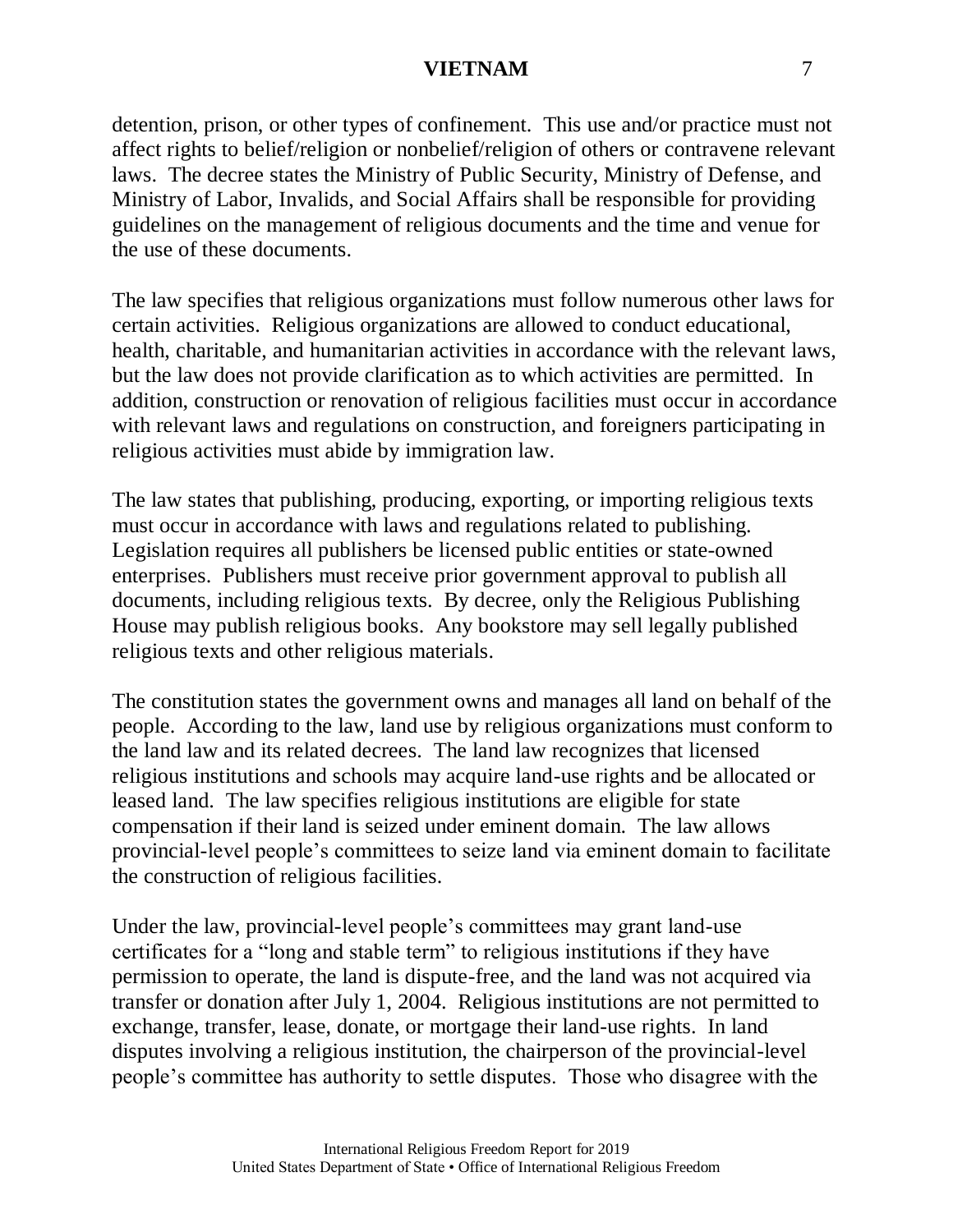chairperson's decision may appeal to the minister of natural resources and environment or file a lawsuit in court.

In practice, if a religious organization has not obtained recognition, members of the congregation may acquire a land-use title individually, but not corporately, as a religious establishment.

The renovation or upgrade of facilities owned by religious groups requires notification to authorities, although it does not necessarily require a permit, depending on the extent of the renovation.

The government does not permit religious instruction in public and private schools. Private schools are required to follow a government-approved curriculum that does not allow for religious instruction. There are private schools run by religious organizations, but they are prohibited from providing faith-based education.

There are separate provisions of the law for foreigners legally residing in the country to request permission to conduct religious activities, teach, attend local religious training, or preach in local religious institutions. The law requires religious organizations or citizens to receive government permission in advance of hosting or conducting any religious activities involving foreign organizations, foreign individuals, or travel abroad. Regulations also contain requirements for foreigners conducting religious activities within the country, including those involved in religious training, ordination, and leadership, to seek permission for their activities.

The country is a party to the International Covenant on Civil and Political Rights.

#### **Government Practices**

In September members of various ethnic minority groups in the Central Highlands stated that government officials continued to assault, monitor, interrogate, arbitrarily arrest, and discriminate against them, in part because of their religious practices. Local government officials stated that Degar Christians, a religious group which follows a form of evangelical Christianity not recognized by the government, incited violent separatism by ethnic minorities in the Central Highlands from 2001 through 2008. State-run media published articles cautioning individuals that Degar Protestantism aimed to undertake antigovernment activities.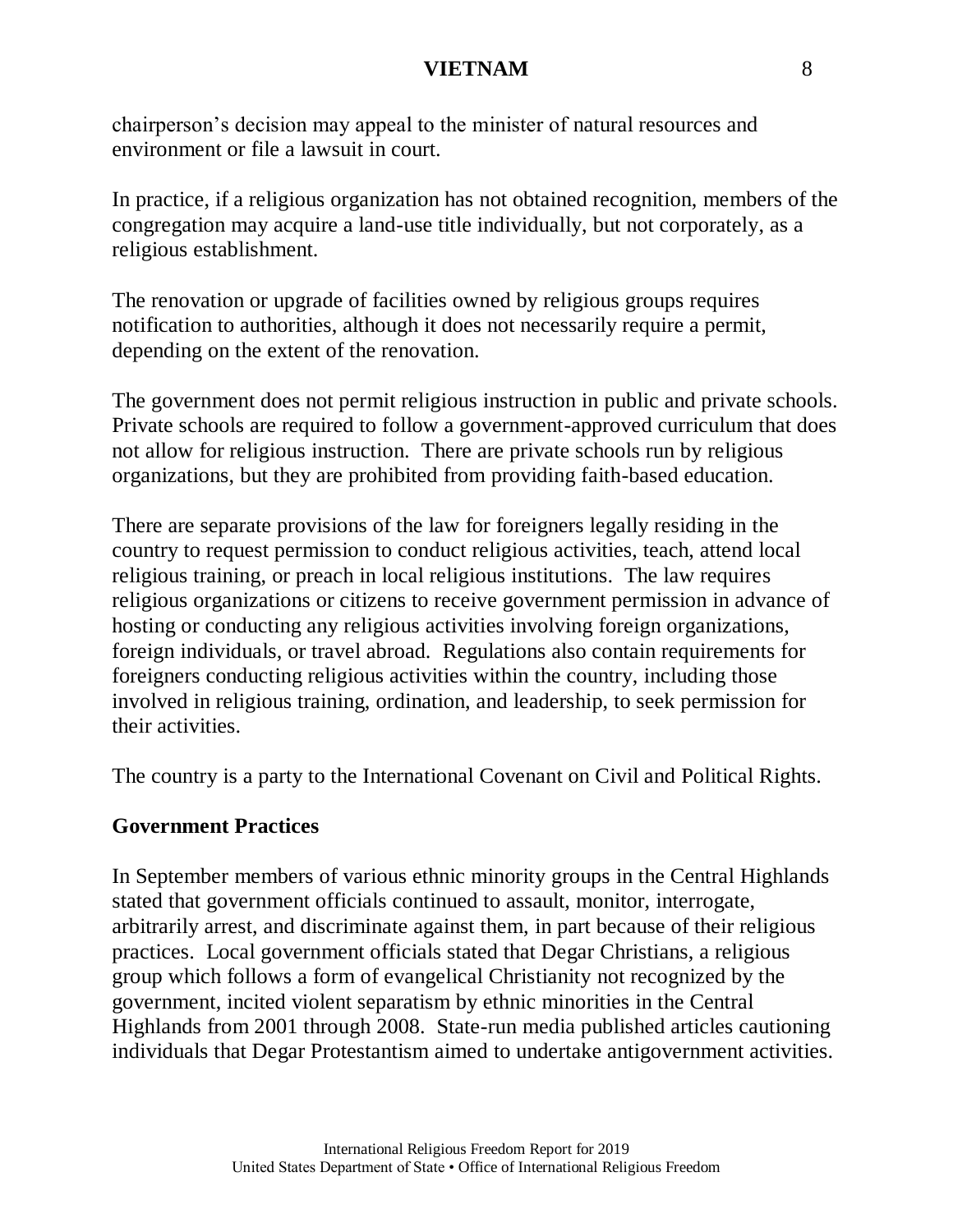In some cases, ethnic minority individuals from the Central Highlands stated social and religious persecution drove them to flee to Cambodia and Thailand, where approximately 250-300 individuals have sought asylum since 2017 according to a U.S.-based nongovernmental organization (NGO) focused on minority rights. Several of the asylum seekers in Thailand reported local-level (communal) Vietnamese authorities continued to harass them through social media, and in some cases threatened and physically assaulted family members back home.

On August 9, the People's Court of Gia Lai Province tried Degar Protestant Rah Lan Hip on charges of "undermining the unity policy" and sentenced him to seven years in prison, followed by three years of probation. According to the indictment, Rah Lan Hip used his Facebook account "Kieu Rah Lan" to share multiple posts about Degar Protestantism. According to articles appearing in state media, the government considers Degar Christianity not a religious group but rather a separatist political movement controlled by "hostile forces" aiming to undermine the country's policy of national unity. According to human rights activists, between June 2018 and March 2019, Rah Lan Hip and two other individuals used Facebook to contact 1,304 Degar Protestants, including two recently released from prison, to encourage them to resist authorities' efforts to persuade them to renounce their Degar Protestant faith.

Independent media sources continued to report tension and disputes – at times violent – between Catholics and authorities in the Vinh and Ha Tinh Dioceses in the central provinces of Nghe An and Ha Tinh. Media coverage of these incidents in many cases was inconsistent. For example, on May 9, media reported that Father Paul Nguyen Xuan Tinh, pastor of Khe San parish, Ha Tinh Diocese, was attacked by two men who beat him while he was on his way from the church to a parishioner's home in Son Lam Commune, Huong Son District, Ha Tinh Province. Some observers reported the attackers were plainclothes police who called him by name before assaulting him. Others, however, said an unidentified individual intentionally blocked the road with his motorbike, which led to an argument that turned violent when the priest reportedly threw the first punch.

On May 7, Nghe An police arrested Catholic activist and public school music teacher Nguyen Nang Tinh on charges of "making, storing, and spreading information, materials, and items for the purpose of opposing the State." On November 15, Tinh was sentenced to 11 years in prison.

On April 19, social media users reported that individuals wearing masks and armed with farming implements and tear gas raided a house where seven Protestants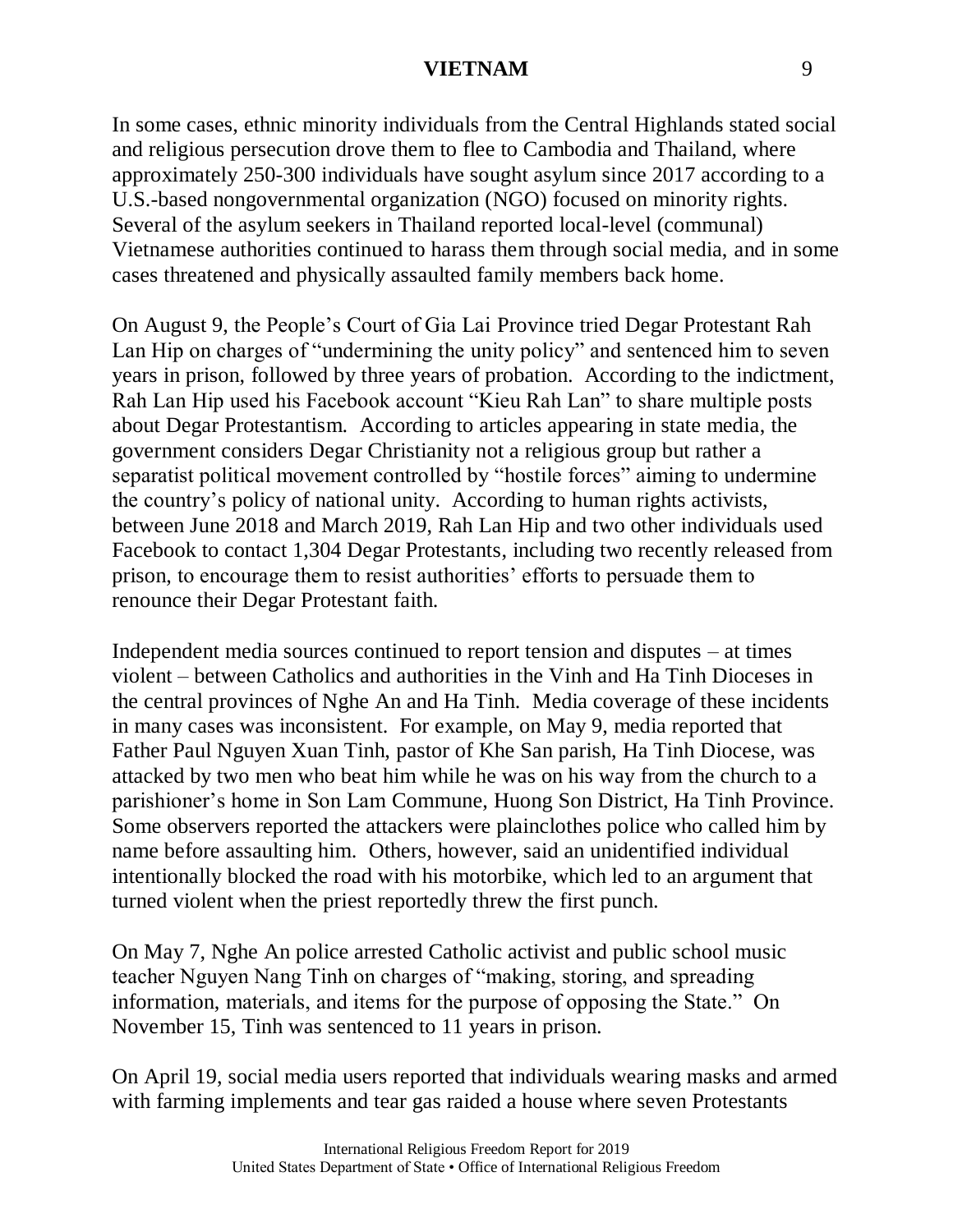attending a "registered" activity were staying in Tan Dinh Commune, Lang Giang District, Bac Giang Province. The individuals reportedly broke down the doors of the home and used tear gas before beating the occupants and destroying their personal property. Before departing, the intruders reportedly collected all religious materials, including Bibles and personal papers, and forced the worshipers to burn the items. Although eyewitnesses stated there was heavy uniformed police presence outside the home, no police intervened.

On February 5, hundreds of riot police armed with electric batons and automatic rifles reportedly surrounded Na Heng Hamlet, Nam Quang Commune, Bao Lam District, Cao Bang Province, where Duong Van Minh followers were celebrating the Lunar New Year festival. According to witnesses, police beat participants who refused to disperse. Duong Van Minh, patriarch and founder of the Duong Van Minh sect, stated that authorities set up checkpoints around the festival to prevent followers from attending and that they beat those who did not comply. The group, which international academics describe as a "H'mong millenarian (striving to transform society) movement," continued to resist general government pressure to seek formal recognition.

Throughout the year, authorities reportedly cited the Cybersecurity Law when arresting and questioning ethnic and religious minorities. The Khmer Kampuchea-Krom Federation (KKF) reported several instances in which Khmer Krom Buddhists were arrested, interrogated, and detained for visiting the KKF website and Facebook page. According to KKF members, the government stated the organization was an "antistate" separatist group, but KKF members said it was an ethnic heritage, religious freedom, and human rights organization. According to an international human rights NGO, in December authorities issued death threats, seized cell phones, and arrested and questioned Degar Christians in Mdrak District, Dak Lak Province for creating a Facebook page for the International Degar Church (IDC) and for posting on Facebook about the church and religious activities. IDC members said authorities forced them to pledge in writing to stop posting information about the IDC and warned them that using cell phones for religious activities and human rights advocacy was prohibited under the Cybersecurity Law. Also in December in Cu Mgar District, Dak Lak Province, an NGO reported authorities arrested a member of the Evangelical Church of Christ for "violating the Cybersecurity Law" by disseminating information about church leaders. The member said authorities forced him to renounce his faith, sign a confession, and pledge in writing not to contact the international community, continue church activities, or celebrate Christmas.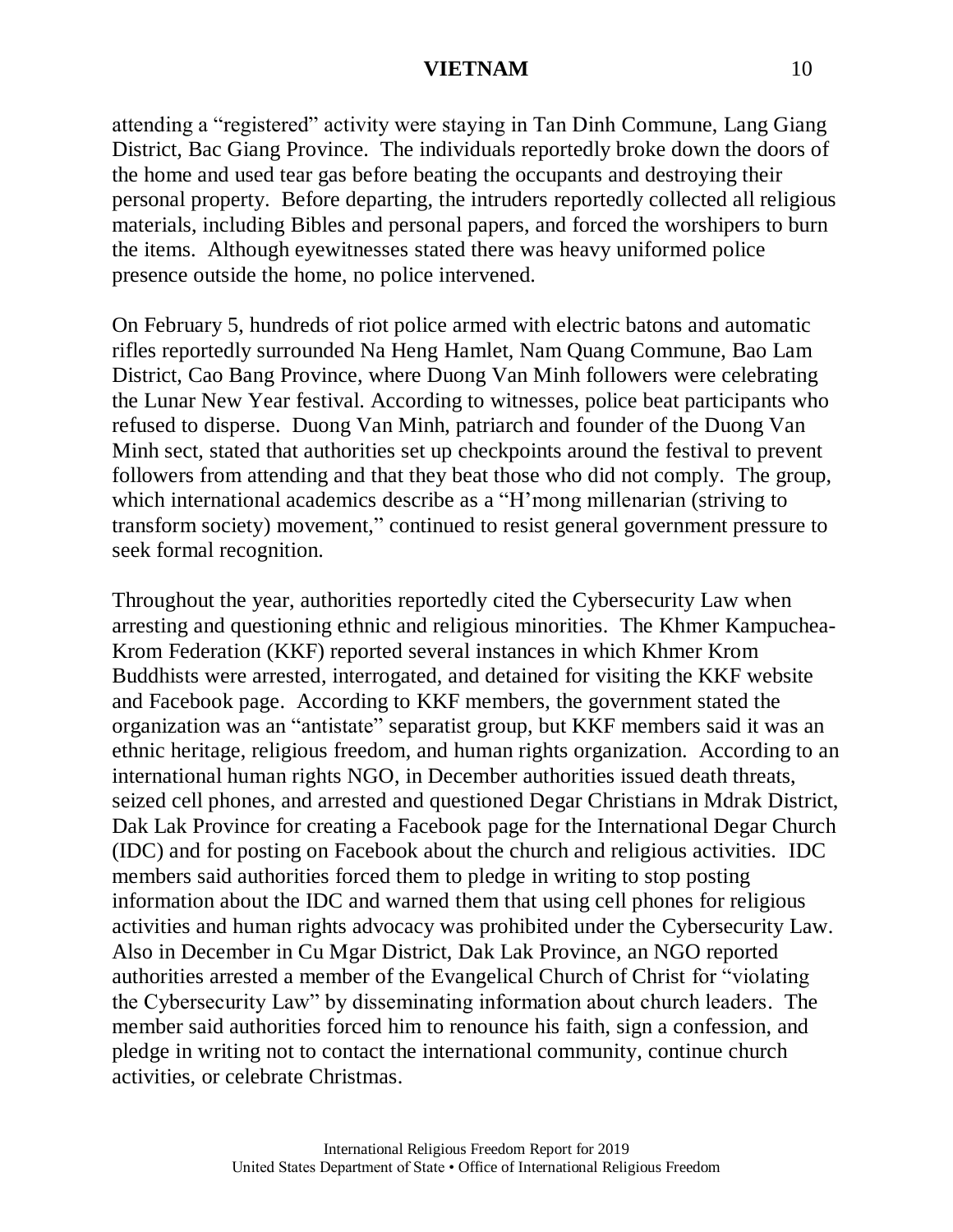The Vietnam Baptist Convention, an unregistered religious group, reported that local authorities in Hanoi, Thanh Hoa, and Hai Duong continued to prevent and/or disrupt gatherings at unregistered house churches during the year.

According to multiple Catholic bishops and priests, authorities also continued to harass outspoken Catholic priests and prevented or disrupted Catholic services in remote areas by blocking parishioners' access to unregistered home churches or threatening the hosts of such gatherings.

According to local Catholics, in April authorities of Tan Uyen District, Lai Chau Province denied the Catholic community in Ho Mit Commune permission to celebrate Easter Mass. Local authorities stated that the Catholics in the commune were recent converts who had not yet properly registered as adherents of the Catholic faith in their community and therefore had not met their obligations under the law.

Reports continued of harassment of Catholics by the progovernment Red Flag Association, although the group reportedly dissolved itself in March 2018. Catholic leaders also reported internet-based harassment by Force 47, a group tasked with rebutting government critics on social media that takes its name from a Vietnam People's Army cyber security unit; Catholic leaders were uncertain if the harassment was state-sponsored.

The Vietnam Baptist Convention (VBC) reported that Quang Ninh and Ha Long provincial police made repeated requests to meet with local VBC pastors. VBC sources stated police demanded that the VBC not publicize incidents of harassment against VBC congregations and that the VBC share with the provincial authorities the identities of other unregistered Protestant congregations.

From July to September, commune members and district police officials in Krong Pac District and Buon Ma Thuot City, Dak Lak Province, publicly denounced Evangelical Church of Christ members Ksor Sun, Pastor Y Nuen Ayun, Y Jon Ayun, Y Nguyet Bkrong, and Y Kuo Bya, according to an international human rights NGO. Police accused the individuals of acting against the government and the Communist Party of Vietnam (CPV). Police reportedly said these persons should be imprisoned and that they must leave the Church of Christ and stop meeting with foreign diplomats if they wanted to remain in the community.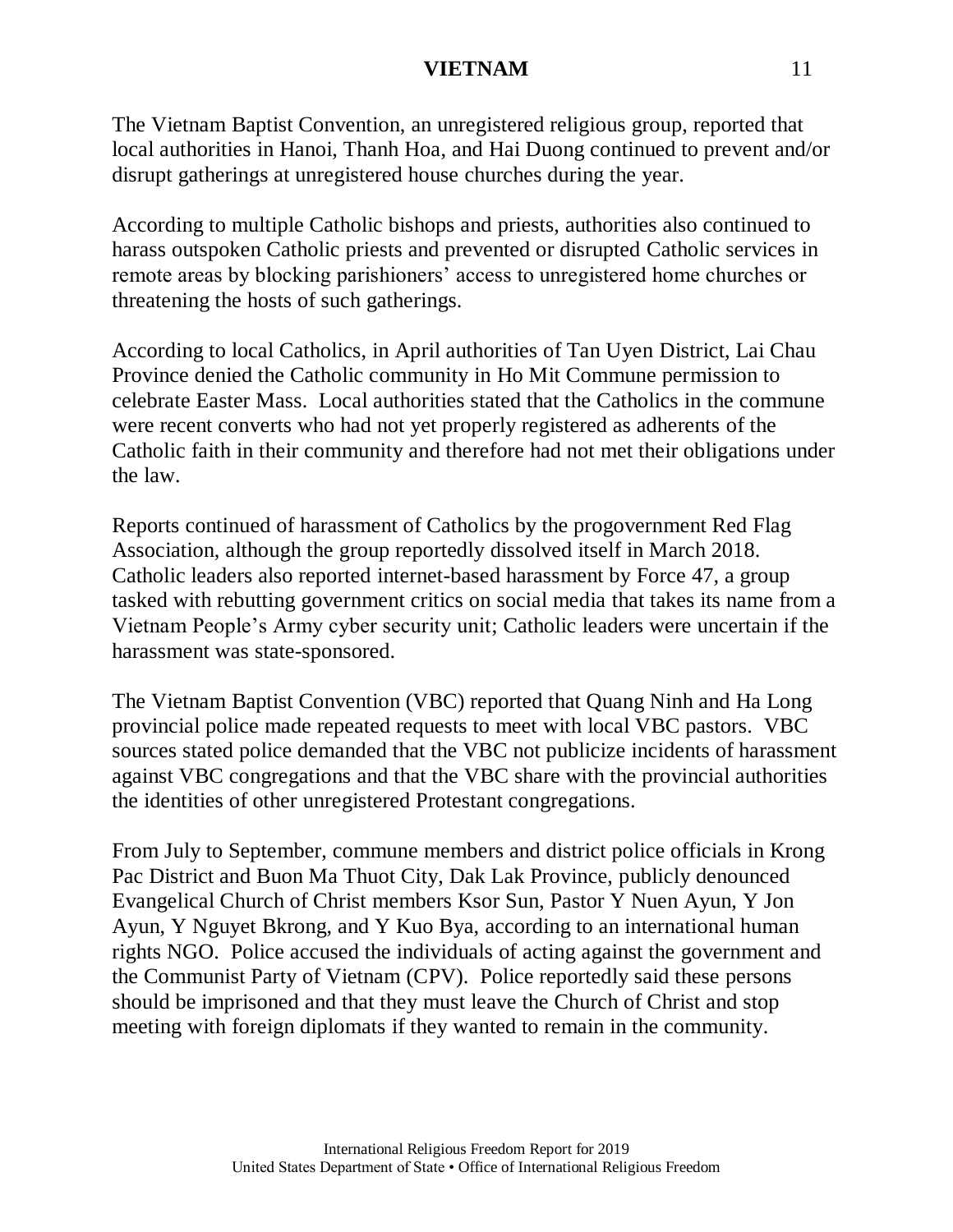Chang A Do, a local leader and member of the Evangelical Church of Vietnam from Doan Ket Village, Dak Ngo Commune, Tuy Duc District, Dak Nong Province, reported that local authorities continued to harass him.

Some religious leaders faced travel restrictions, and leaders and followers of certain religious groups faced other restrictions on their movements by government authorities. The Catholic Redemptorist Order stated authorities still held passports confiscated in 2018 of at least two priests of the order. Some pastors who were outspoken and critical of authorities expressed concerns about traveling abroad for fear of being stopped at the border or being detained upon return to the country.

Several independent and religious leaders from unrecognized religious organizations who participated in the 2018 Southeast Asia Freedom of Religion or Belief Conference (SEAFORB) in Thailand reported they faced harassment upon their return to Vietnam. Cao Dai adherent Nguyen Van Thiet reported that provincial authorities in Tay Ninh Province prevented his travel outside of the country, thereby denying him the opportunity to participate in the 2019 SEAFORB conference.

In December more than one dozen government officials of My Phuoc Tay Commune, Tien Giang Province entered the home of an unrecognized Cao Dai church adherent and cited her for participating in a ritual to install a Cao Dai "Divine Eye" banner on her home altar without preregistration. The adherent said she had notified authorities the day before. The woman said authorities also established a traffic checkpoint where they stopped and recorded the identities of co-adherents on the way to her home for the ritual.

On September 12, local officials and policed prevented Phan Van Dung, a resident of Hung Quoi Village, Hung Thạnh Commune, Tan Phuoc District, Tien Giang Province, from hosting a traditional ceremony for a friend whose mother had passed away. The officials told Dung the ceremony violated the Law on Belief and Religion, as the sect of Cao Dai to which he belonged was not recognized under the law.

According to local observers, authorities in northern mountainous areas continued destroying "Nha Don" (a sacred structure to store human remains and funeral items for Duong Van Minh followers). Duong Van Minh adherents described the continuing slow destruction of these sites by authorities as a means of "inflicting psychological pain." During the year, in Ha Quang District, Cao Bang Province alone, local authorities demolished 13 such structures. Members of this group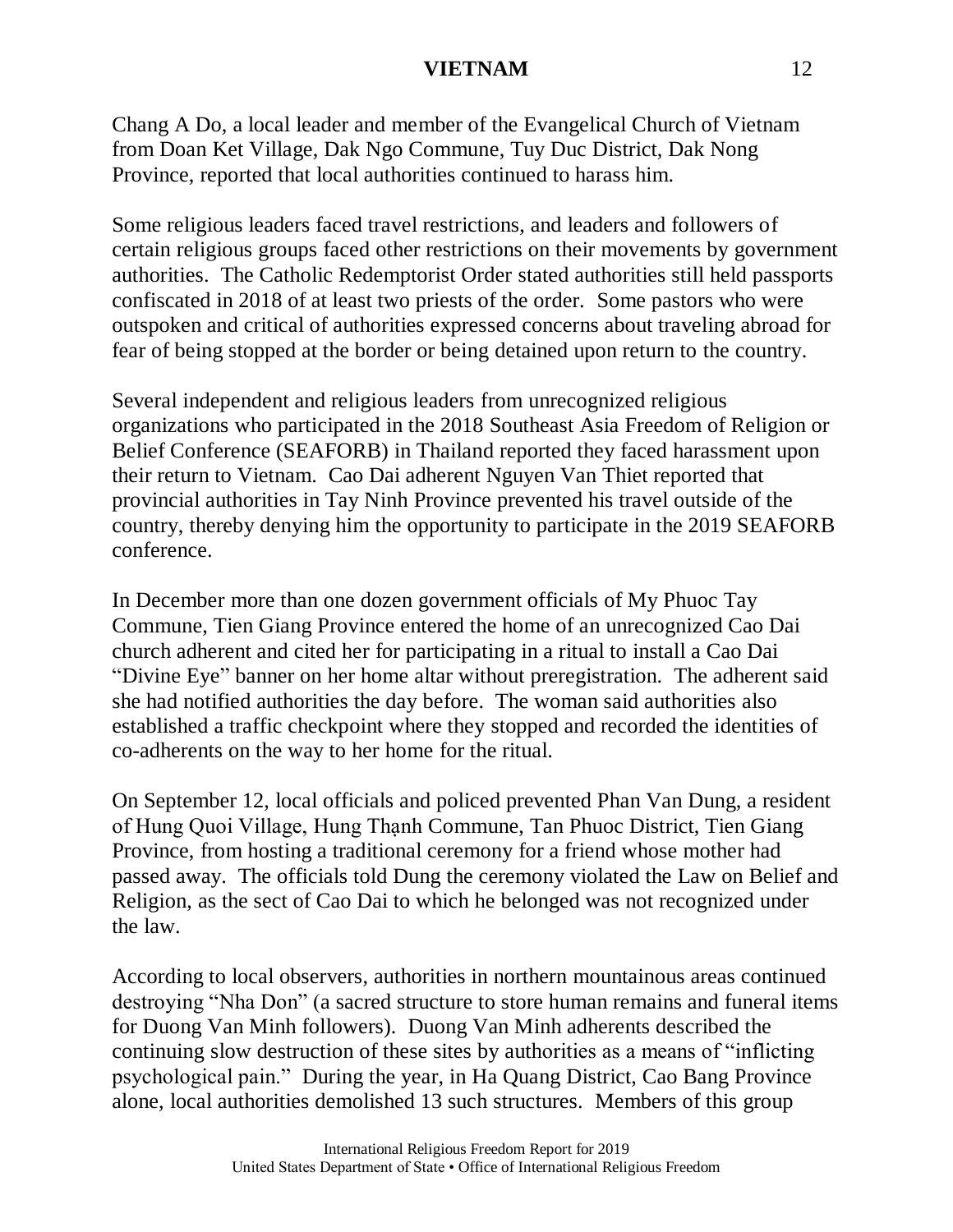reported that authorities destroyed more than 130 structures during the last several years. State media and progovernment websites at times reported that the structures were built illegally on agricultural land.

Provincial and local authorities continued many social and economic development projects that required the revocation of land rights and demolition of properties of religious organizations or individuals across the country. Authorities also reportedly did not intervene effectively in many land disputes that involved religious organizations or believers; in most of these cases the religious organizations or believers were unsuccessful in retaining land use rights.

State media and progovernment websites stated that Catholic priests in many parishes occupied – or urged their parishioners to use or illegally occupy – land legally used by other nonbelievers or authorities. There were also cases in which Catholics were alleged to have "misused" their land, for example, by turning an agricultural plot into a soccer field without the approval of the proper authorities. However, Catholic priests pointed to examples of land confiscated from the Catholic Church by the government being subdivided and sold for commercial purposes.

On December 31, the Ho Chi Minh City government awarded city-level "Artistic Architectural Heritage" status to the Thu Thiem Church and Holy Cross Lovers Convent. The designation ended a multiyear standoff between the church and local authorities over plans to demolish the church complex. Thu Thiem is the first church to be awarded historic preservation status in the southern part of the country.

Religious leaders continued to say existing laws and regulations on education, health, publishing, and construction were restrictive toward religious groups and needed to be revised to allow religious groups greater freedom to conduct such activities.

On October 23, the GCRA granted a "certificate of recognizing religious organization" to the Vietnam Assemblies of Gods in Ho Chi Minh City under the Law on Religion and Belief. During the year, the government registered the Church of Jesus Christ. Although the Church of Jesus Christ coordinating committee was registered in 2016, the new registration of religious activities brought the Church into compliance with the new law and was the second step in the three-step process towards recognition.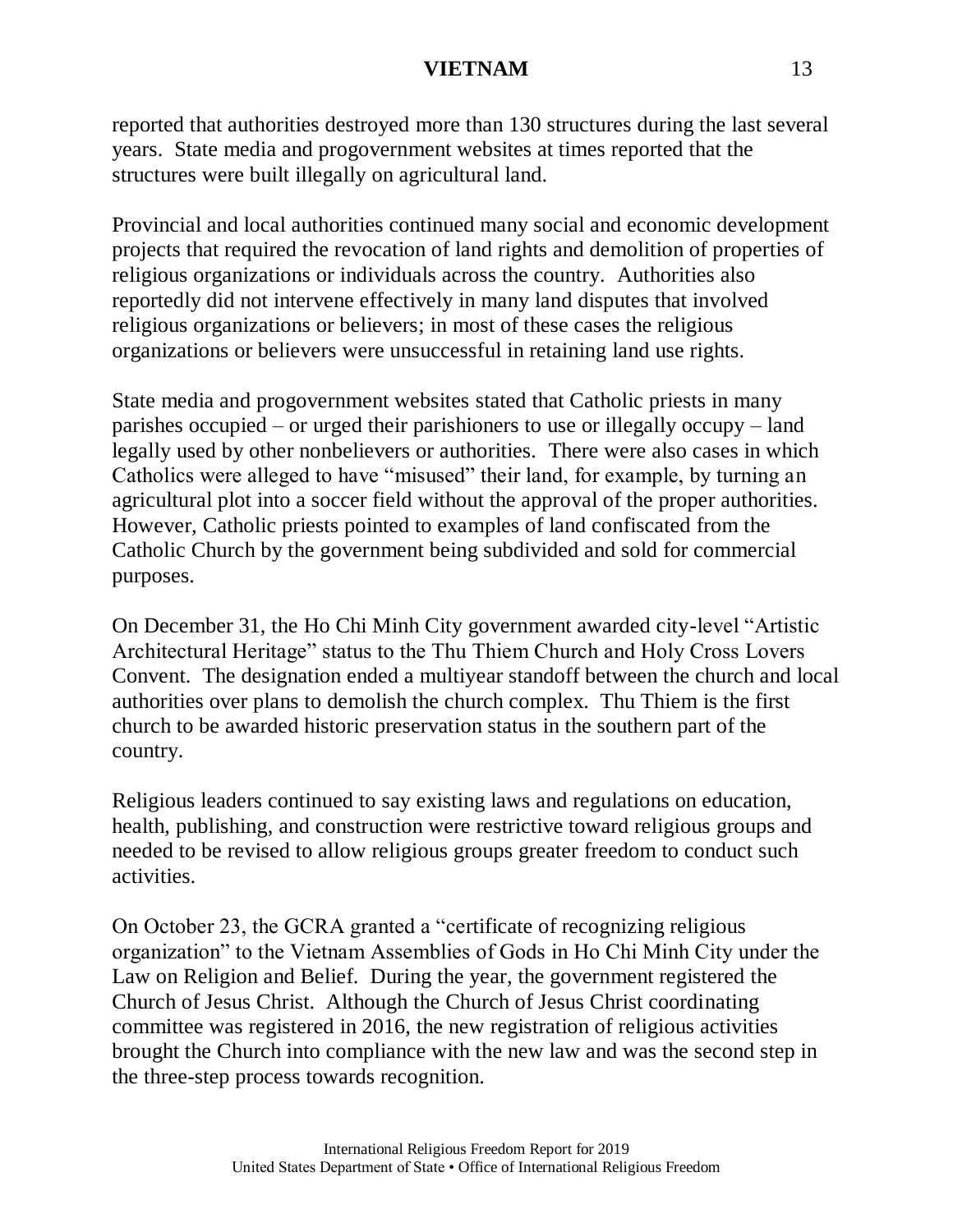Registered and unregistered religious groups continued to state that government agencies sometimes did not respond to registration applications or approval requests for religious activities within the stipulated time period, if at all, and often did not specify reasons for refusals as required by law. Some local authorities reportedly requested documents or information beyond what was stipulated by law. Several religious leaders said authorities sometimes asked for bribes to facilitate approvals. Authorities attributed the delays and denials to the applicants' failure to complete forms correctly or provide complete information. Religious groups said the process of registering groups or notifying authorities of activities in new or remote locations was particularly difficult.

The ECVN reported continued difficulties in registering their local congregations and meeting points with local authorities in Quang Binh, Bac Giang, Bac Ninh, and Hoa Binh Provinces. According to ECVN, authorities recognized 23 local congregations and granted registration to approximately 500 meeting points out of approximately 1,200 local congregations and houses of worship – referred to locally as "meeting points."

The VBC stated that local authorities in Hanoi, Thanh Hoa, and Hai Duong denied registration requests for their meeting points. The most common justification for denial was that the application package was incomplete. Local authorities often required information and documents not required by law, while not providing clear instructions of how to correct an incomplete application, according to the VBC. In many cases, authorities continued to refuse subsequent submissions, citing different justifications for doing so. In some cases, local authorities required a list of congregation members, which many churches said they refused to provide out of fear of harassment of their members.

According to several Catholic bishops, parishes in remote areas or with majority ethnic minority populations continued to face difficulty registering with provincial authorities due to an inconsistent application of national laws. Catholic leaders reported that the most problematic regions were in the Central Highlands (Gia Lai, Dak Lak, Dak Nong, Kon Tum, and Lam Dong Provinces), and the Northwest Highlands, including Hoa Binh, Son La, Dien Bien, Lai Chau, Lao Cai, and Yen Bai Provinces.

Hoa Binh authorities continued to deny Luong Son Parish's application to become a parish affiliate of Hoa Binh Diocese and did not respond to a similar request from Vu Ban Parish, Catholic representatives reported. Authorities reportedly deemed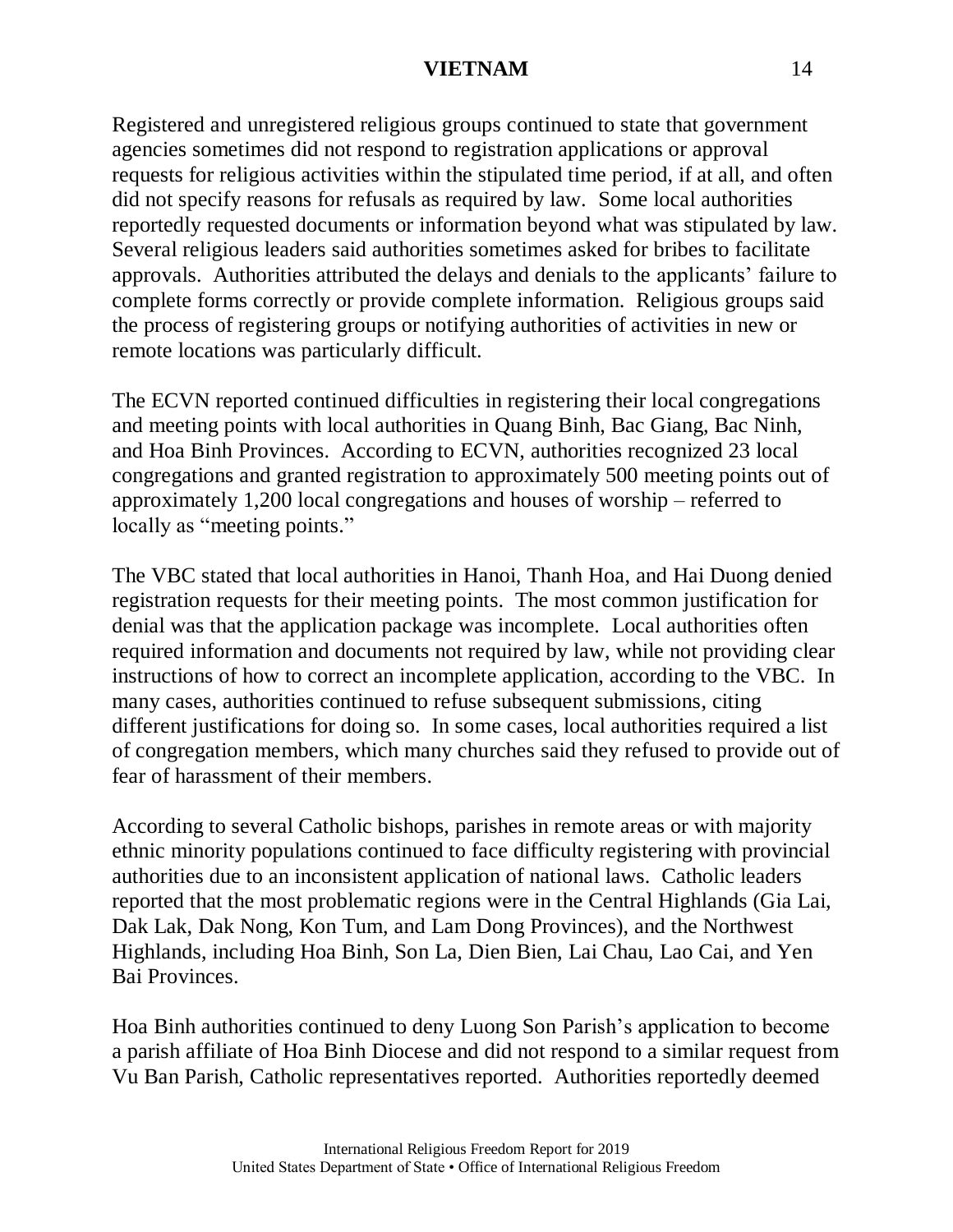the Lang Son application incomplete and stated that Vu Ban was a new parish, which the Church continued to dispute.

Some Buddhist, Protestant, and Cao Dai groups stated they chose not to affiliate with any government-recognized or government-registered religious organizations, nor did they seek their own registration or recognition, because they believed that recognized and registered groups were manipulated by or at least cooperated closely with authorities. They said they could not tolerate such manipulation and cooperation.

State-run media and progovernment blogs continued to accuse priests and parishioners who were vocal in their opposition to the government of exploiting religion for personal gain or "colluding with hostile forces with the purpose of inciting public disorder and acting against the Communist Party and State." Progovernment blogs and, at times, state-run media, continued publishing stories about Catholic clergy allegedly involved in inappropriate sexual situations and parishioners misappropriating donations for personal use, allegations that two Catholic bishops stated were totally false and designed to discredit the Church. Catholic leaders in the central part of the country said digitally manipulated social media posts falsely portrayed Bishop Nguyen Thai Hop of the Ha Tinh Diocese in compromising sexual situations. Progovernment blogs also made repeated references to sex scandals involving priests outside of the country.

State-run media and progovernment websites sometimes equated particular Christian denominations and other religious groups, notably Falun Gong, with separatist movements, blaming them for political, economic, and social problems, particularly in remote areas in the Northwest and Central Highlands where there was a high concentration of ethnic minorities. According to Degar Christians, authorities repeatedly accused Degar Christian groups of belonging to the United Front for the Liberation of Oppressed Races (FULRO), a defunct group the government considers an insurgency militia; Degar Christian members and leaders said they were not associated with FULRO.

State media reported local and provincial authorities in the northern mountainous provinces, including Cao Bang, Tuyen Quang, Bac Can, and Thai Nguyen, continued to call the Duong Van Minh religious group a threat to national security, political stability, and social order. State media and progovernment websites continued referring to the group as "an evil-way religion" or "an illegal religious group." The provincial and local authorities reportedly considered breaking up this group to be a priority.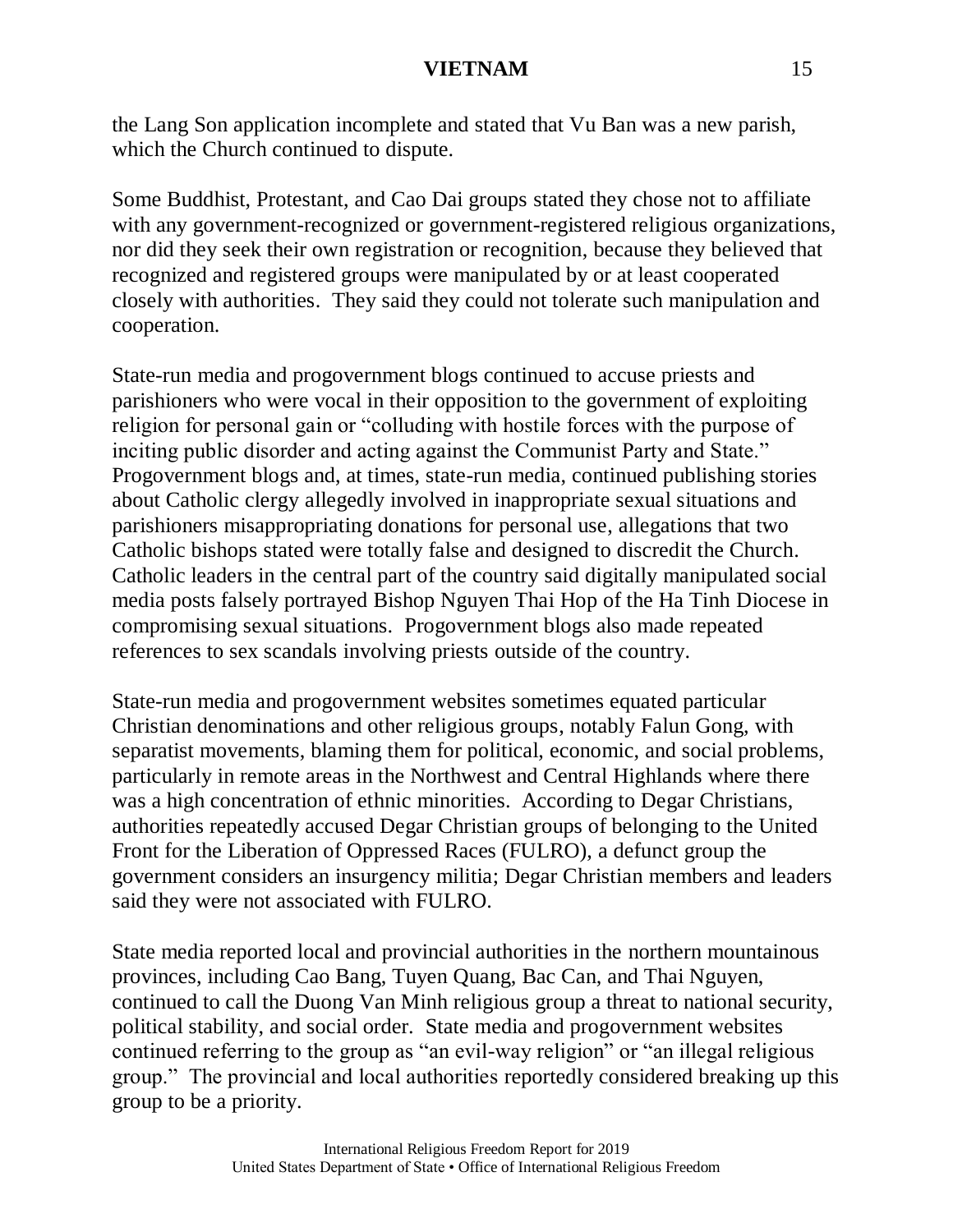Some progovernment websites associated Falun Gong with acts against the party and state or other hostile political agendas. Following the discovery in Binh Duong of two bodies of Falun Gong practitioners, reportedly killed by fellow Falun Gong adherents, state media and progovernment websites reiterated previous statements reminding the public that the practice of Falun Gong and dissemination of related material is illegal. State media reported that authorities dispersed Falun Gong gatherings and confiscated Falun Gong literature.

During the year, the Catholic Church reassigned a number of priests who were vocal in their opposition to the government or engaged in human rights activities to less restive areas. According to social media and activists, authorities intervened with the relevant Catholic dioceses to have perceived "problematic" priests removed, although both the priests and Catholic Church leaders denied these reports. Among those transferred were Fathers Dinh Huu Thoai, Tran Dinh Long, and Le Ngoc Thanh, who ran the Justice and Peace Committee of the Saigon Redemptorist Order, which provided assistance to former army officials of the former Republic of Vietnam and victims of injustice; Father Nguyen Ngoc Nam Phong of Thai Ha Church in Hanoi; and Father Nguyen Duy Tan of Tho Hoa parish, Dong Nai Province.

In May authorities in Thua Thien Hue Province reportedly requested that the leadership of the International Benedictine Order and Vietnamese Benedictine Order assign Nguyen Huyen Duc to a parish in Thua Thien Hue rather than the Thien An monastery; a senior Catholic official stated this request was likely due to the priest's efforts to highlight issues of land reform and land rights.

Many ordained pastors conducted pastoral work despite not having completed paperwork mandated by law to be recognized as clergy by the government. For example, ECVN reported that only approximately one fifth of its pastors were officially recognized by the government.

Some pastors of unregistered groups stated that authorities did not interfere with their clerical training, despite their lack of legal authorization.

Some Catholic leaders stated authorities did not approve their requests to establish new parishes and more than 20 such requests were pending at year's end.

According to pastors from the unregistered VBC, government officials urged unregistered groups to affiliate with registered or recognized organizations. Some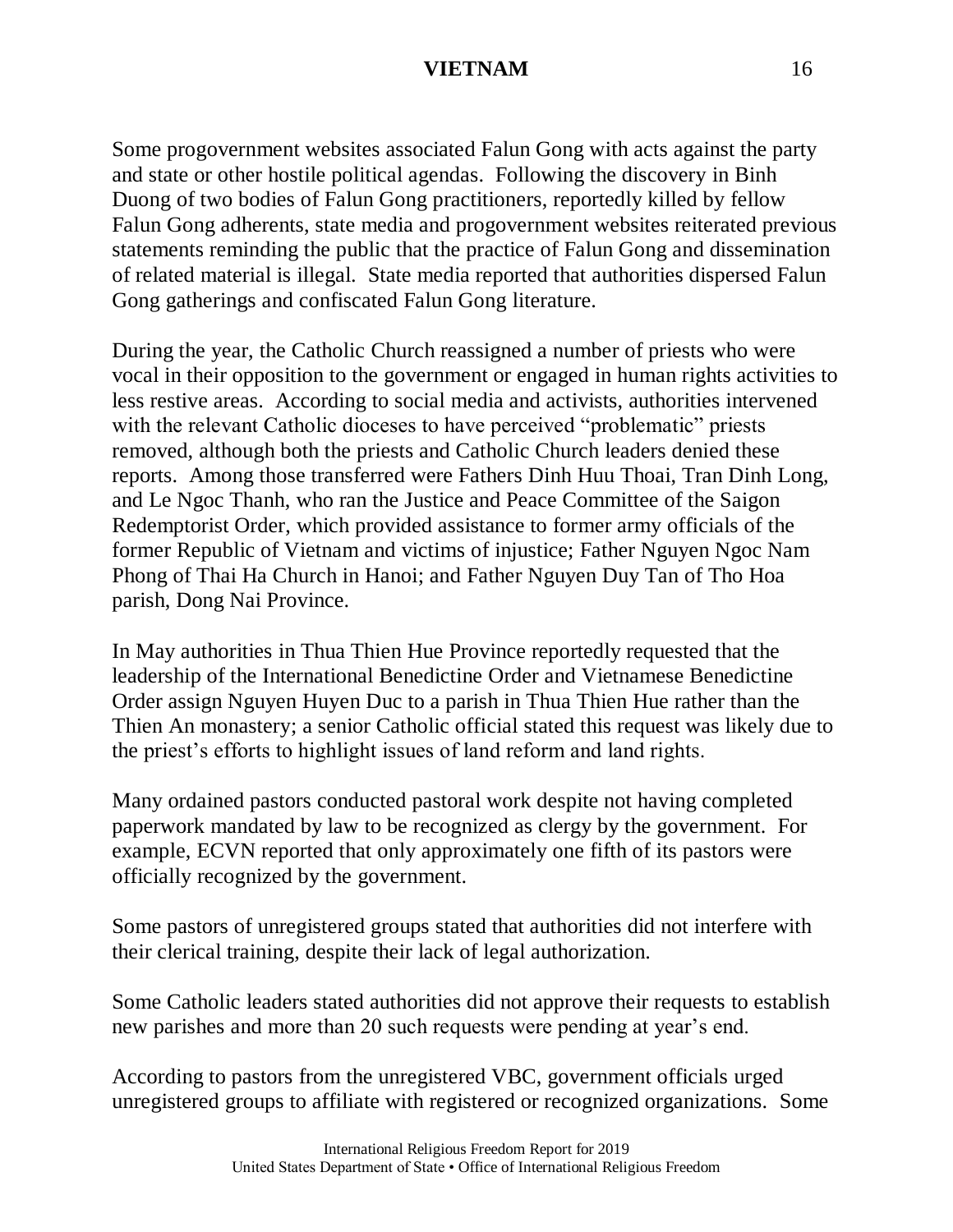stated authorities did so knowing unregistered groups would never accept affiliation, while others said authorities sought increased control over the groups through affiliation with other organizations.

From June to October, independent Hoa Hao followers in An Giang reported that local authorities and state-recognized Hoa Hao Buddhists groups in Phu Tan District, An Giang Province, advocated tearing down the 100-year-old An Hoa Pagoda, one of the first independent Hoa Hao pagodas founded by Prophet Huynh Phu So, citing a purported need to build a new pagoda. Independent Hoa Hao followers opposed the pagoda's demolition due to its religious importance and proposed it be renovated instead. Plainclothes police reportedly assaulted independent Hoa Hao Buddhists who tried to prevent the pagoda's demolition. The government temporarily halted demolition of the pagoda, and it remained intact at year's end.

There were multiple reports of discrimination against believers and religious groups across the country. Members of some religious groups that did not enjoy the support of the government and whose members were poor or ethnic minorities reported that authorities denied some of the legal benefits to which the members were entitled. In August local and provincial police reportedly disrupted a Buddhist ritual at Dat Quang temple, where monks from Phuroc Buu Temple and approximately30 worshippers were celebrating Vu Lan Day. Authorities said Thich Khong Tanh, who was leading the ceremony, did not have permission to conduct religious activities at Dat Quang Temple because he was not a local monk. According to a U.S.-based human rights organization, authorities continued to harass UBCV communities in an effort to seize their temples and facilities and force the UBCV to join the government-sanctioned Vietnam Buddhist Church.

On July 24, public security officials in Kmleo Village, Hoa Thang Commune, Buon Ma Thuot City, Dak Lak Province, temporarily detained and interrogated Pastor Y Nguyet Bkrong of the unregistered Vietnam Evangelical Church of Christ for holding a worship ceremony in his home church to which he invited a U.S. pastor. A human rights NGO said officials ordered Y Nguyet to list the attendees of the meeting. After six hours of interrogation, the public security officials escorted him home, which they searched and confiscated religious documents.

Also on July 24, four public security officers in Jung Village, Ea Yong Commune, Krong Pac District, Dak Lak Province, reportedly detained Pastor Ksor Sun of the unregistered Vietnam Evangelical Church of Christ without an arrest warrant,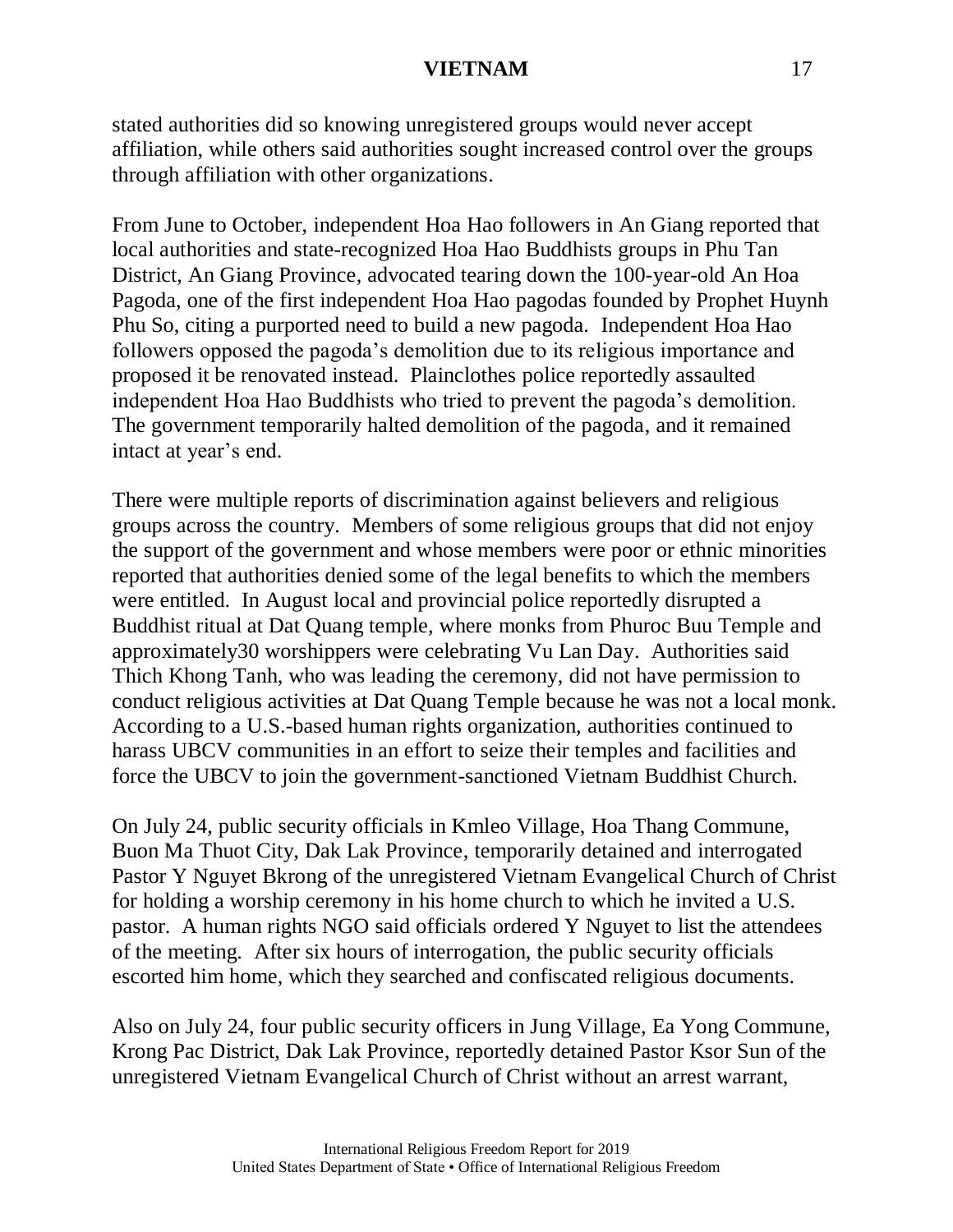interrogated him for three days regarding his relationship with a U.S.-based pastor, and ordered him to recant his faith.

In June and July public security officials in Hoa Dong Commune, Krong Pac District, and in Buon Ho Town, Ea Drong Commune, Cu Mgar District, Dak Lak Province, reportedly monitored suspected followers and pastors of the Vietnam Evangelical Church of Christ, interrogated them about their religious activities, and told them to recant their faith.

On January 11, authorities in Plei Kan Town, Ngoc Hoi District, Kon Tum Province, demolished the UBCV Linh Tu Pagoda after Abbot Thich Dong Quang left for medical treatment. Officials reportedly demolished the pagoda because the abbot did not align himself with the local state-sponsored Buddhist pagoda and local authorities. No state media outlets reported the demolition.

On March 26, local authorities in Xuyen Moc District, Ba Ria-Vung Tau Province issued a declaration that the Six-Harmony Tower and the Pavilion of Overlooking Water of the Thien Quang Pagoda were constructed without authorization and therefore must be demolished. At year's end, there were no indications authorities had demolished the structure.

Catholic leaders said some local authorities in Quang Binh Province provided families with four kilograms (nine pounds) of rice if they agreed to replace images of Jesus Christ in their homes with pictures of Ho Chi Minh.

According to religious leaders of multiple faiths, the government did not permit members of the military to practice religious rites at any time while on active duty; military members were required to take personal leave to do so. There were no clear regulations for religious expression in the military, leaving individual unit commanders to exercise significant discretion.

While religious believers could serve in the enlisted ranks (including during temporary mandatory military service), commissioned officers were not permitted to be religious believers. Religious adherents continued to be customarily excluded through the process to recruit permanent military staff.

Khmer Krom Buddhists, whose males traditionally enter the monastery for a period of training when they come of age, reported faced forced conscription into the military with no alternative service, despite no active conflict in the country, preventing males in the community from receiving their religious rite of passage.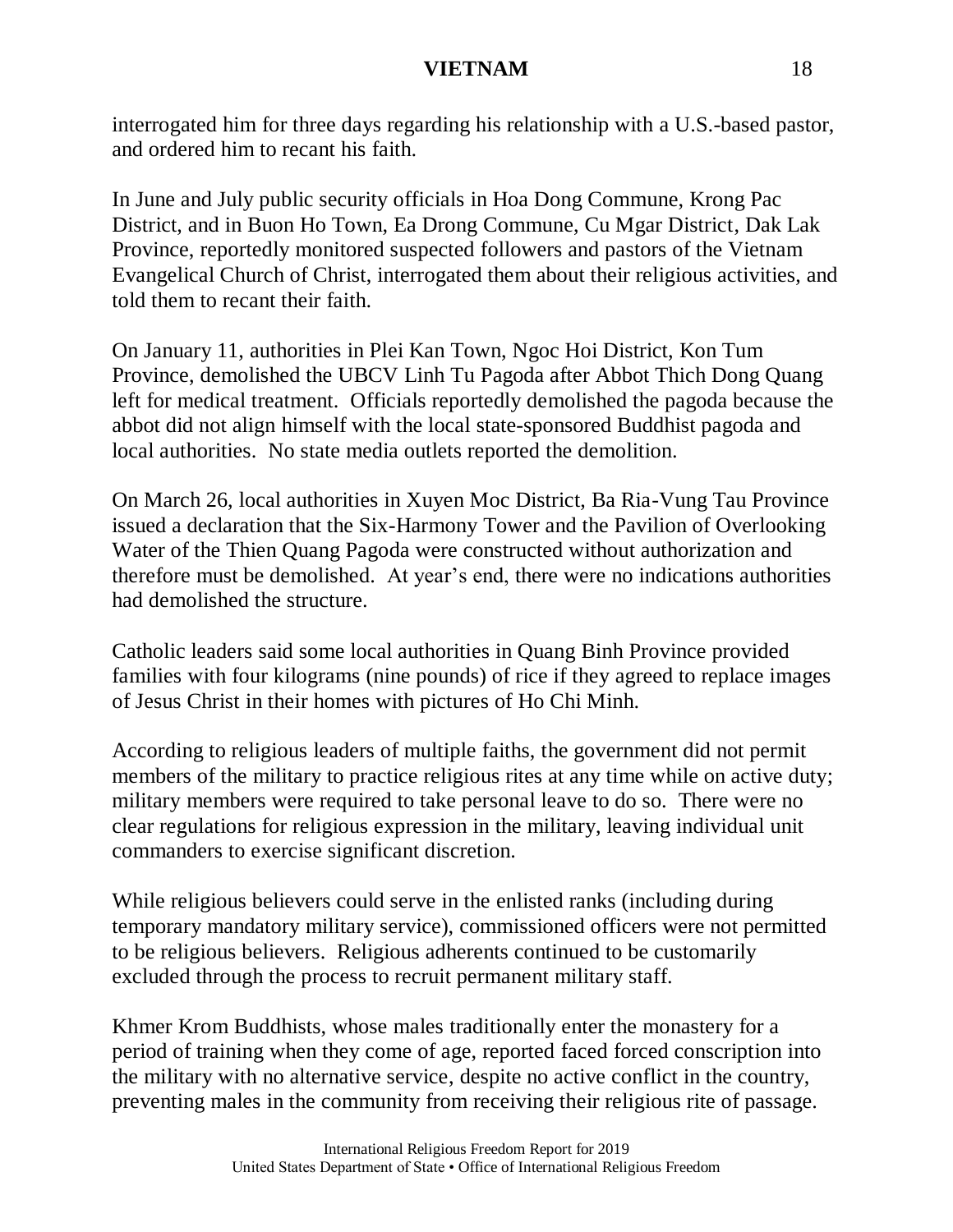According to family members of some imprisoned religious believers, authorities continued to deny some prisoners and detainees the right to religious practice. Detention officers continued to deny visits by priests to Catholic prisoners, including Ho Duc Hoa and Le Dinh Luong. Prison authorities stated this was due to the lack of appropriate facilities inside the prison for Catholic services. Other prisoners reported they were allowed to read the Bible or other religious materials and practice their beliefs while incarcerated. According to an international NGO, independent Hoa Hao adherent Bui Van Trung was able to have a censored version of the Hoa Hao scripture in prison.

Protestant and Catholic groups continued to report that legal restrictions and lack of legal clarity on operating faith-based medical and educational facilities made them wary of attempting to open hospitals or parochial schools, despite government statements welcoming religious groups expanding participation in health, education, and charitable activities. Catholic representatives said the government refused to return hospitals, clinics, and schools seized from the Catholic Church in past decades.

In several instances, local authorities permitted religious organizations to operate social services and to gather for training. For example, in Hanoi and surrounding areas, city officials continued to allow Protestant house churches to operate drug rehabilitation centers.

Most representatives of religious groups continued to report that adherence to a registered religious group generally did not seriously disadvantage individuals in nongovernmental civil, economic, and secular life, but that adherence to an unregistered group was more disadvantageous. Practitioners of various registered religious groups served in local and provincial government positions and were represented in the National Assembly. Many nationally recognized religious organizations, such as the Vietnam Buddhist Sangha, as well as other clergy and religious followers, were members of the Vietnam Fatherland Front, an umbrella group for government-affiliated organizations under the guidance of the CPV. High-ranking government officials sent greetings and visited churches during Christmas and Easter and attended Vesak activities commemorating the birth of the Buddha. The official resumes of the top three CPV leaders stated they followed no religion; however, while many senior CPV leaders were reported to hold strong religious beliefs, particularly Buddhism, they generally did not publicly discuss their religious affiliation.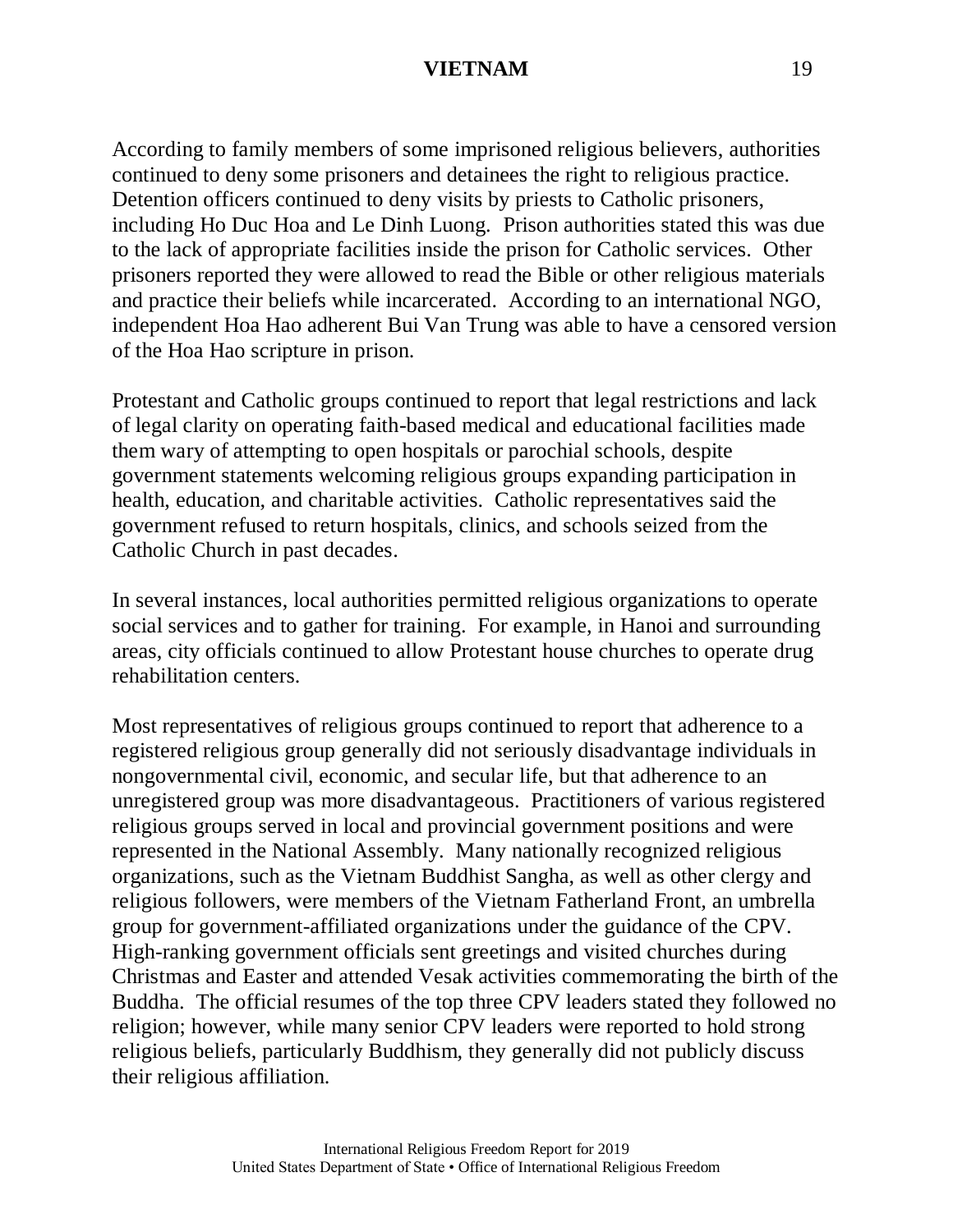On December 18, 2018, Joseph Vu Van Thien was installed as the new Archbishop of Hanoi at a ceremony attended by Catholic leaders from the country, the Vatican, and members of the diplomatic corps. The prime minister received the high-level Vatican delegation later the same day.

Since January 2018, the GCRA has conducted more than 2,000 training sessions nationwide to assist with the continued implementation of the Law on Belief and Religion, according to the Director General of the GCRA. The GCRA created a website with an interactive portal to provide access to forms required for registration of religious activities. By the end of the year, 13 religious organizations had established accounts on the website. The portal also allowed religious organizations to track the status of their document submissions. During the year, the GCRA conducted inspections in 12 cities to monitor implementation of the law and trained provincial government officials to conduct their own local inspections.

Although the law prohibits publishing of all materials, including religious materials, without government approval, some private, unlicensed publishing houses continued to unofficially print and distribute religious texts without active government interference. Other licensed publishers printed books on religion. Publishers had permission to print the Bible in Vietnamese and a number of other languages, including Chinese, Ede, Jarai, Banar, M'nong, H'mong, C'ho, and English. Other published texts included works pertaining to ancestor worship, Buddhism, Christianity, Islam, and Cao Dai.

The Church of Jesus Christ reported it was able to import sufficient copies of The Book of Mormon, although the Church was still working with the GCRA to import additional faith based periodicals. The president of the Church of Jesus Christ traveled to the country for the first time in November, where he met with senior CPV and religious affairs officials and held a devotional session for believers.

Authorities permitted Catholic, Protestant, Muslim, Baha'i, and Buddhist groups to provide religious education to adherents in their own facilities, and religious leaders noted increased enrollment in recent years. Students continued to participate in training sessions on fundamental Buddhist philosophy organized at pagodas nationwide during summer holidays.

On October 22, in Ho Chi Minh City, the Vietnam Seventh-day Adventist Church celebrated the 90th Anniversary of its foundation. The event drew 300 guests, including representatives of local and central governments.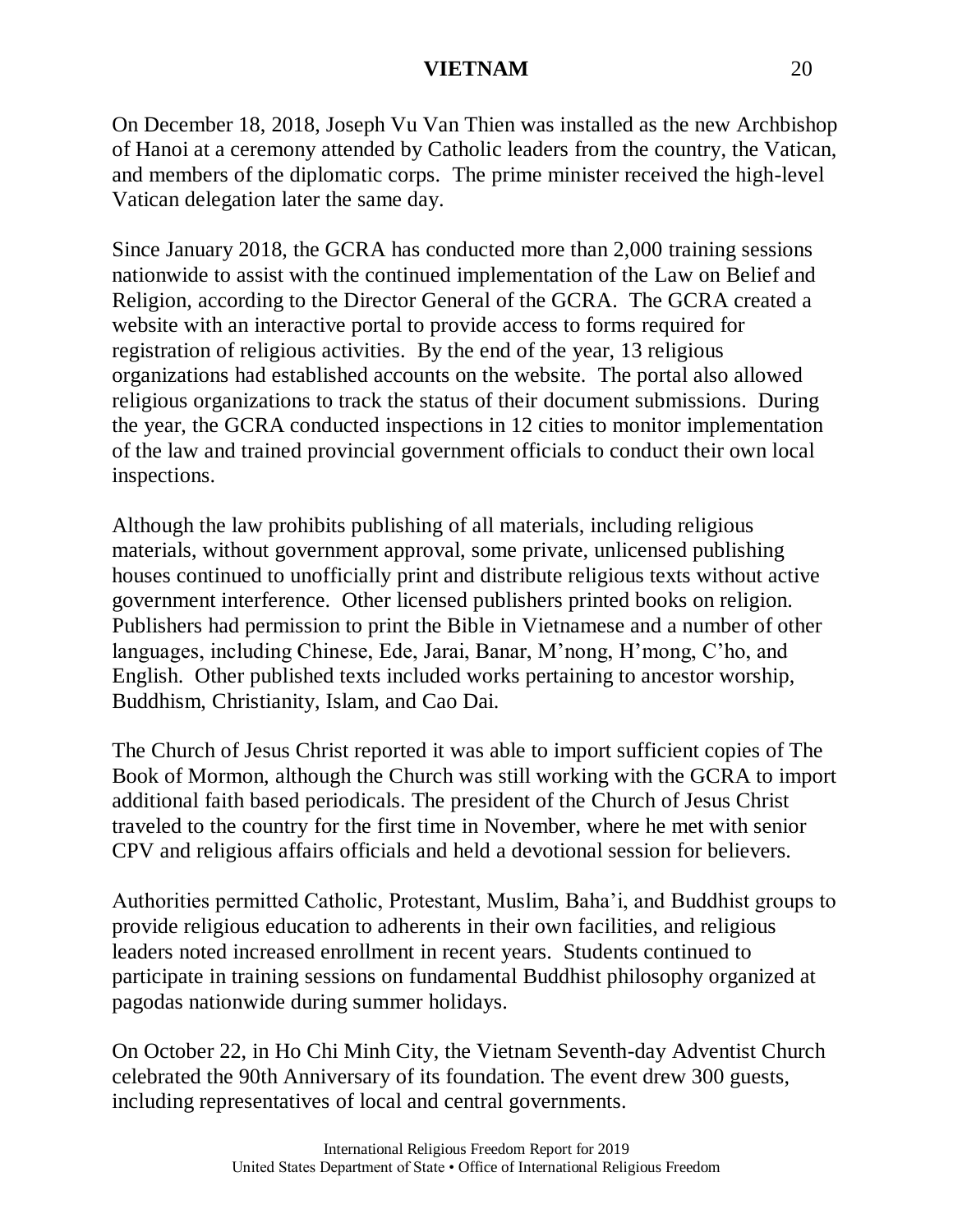On October 27, in Hanoi, the Vietnamese Baha'i community celebrated the 200th anniversary of the birth of Bab, the organization's founder. The event planners hosted approximately 100 guests, including representatives of other faith organizations and senior officials of the Fatherland Front.

# **Section III. Status of Societal Respect for Religious Freedom**

Authorities in Binh Duong reported that four women stating they were Falun Gong adherents admitted to killing a practitioner of Falun Gong. The women said a second Falun Gong follower committed suicide. The women encased both bodies in a concrete barrel. Following the discovery of the bodies, state media and progovernment websites reiterated previous statements reminding the public that the practice of Falun Gong and dissemination of related material is illegal.

The Vietnam Buddhist Sangha organized the 16th United Nations Day of Vesak Celebrations, an international observation of Buddha's birthday. The festival attracted more than 1,650 delegates from 112 countries and territories, along with approximately 20,000 Vietnamese Buddhist dignitaries, monks, nuns, and followers. Among the dignitaries in attendance was Prime Minister Nguyen Xuan Phuc.

# **Section IV. U.S. Government Policy and Engagement**

Representatives of the Embassy in Hanoi and the Consulate General in Ho Chi Minh City regularly raised concerns about religious freedom with a wide range of government officials and CPV leaders, including the president, prime minister, and senior officials in the Ministry of Foreign Affairs, the Ministry of Public Security, the CRA, and other offices in Hanoi, Ho Chi Minh City, and in various provinces and cities. They stressed to government officials that progress on religious freedom and human rights was critical to an improved bilateral relationship.

The Ambassador and other embassy and consulate general officials urged authorities to allow all religious groups to operate freely, including the UBCV, Protestant and Catholic house churches, and independent Cao Dai and Hoa Hao groups; sought greater freedom for recognized and registered religious groups; advocated access to religious materials and clergy for those incarcerated; and urged an end to restrictions on unregistered groups. Embassy and consulate general officials raised specific cases of abuse, as well as government harassment against Catholics, Protestant groups, the UBCV, independent Hoa Hao groups, and ethnic